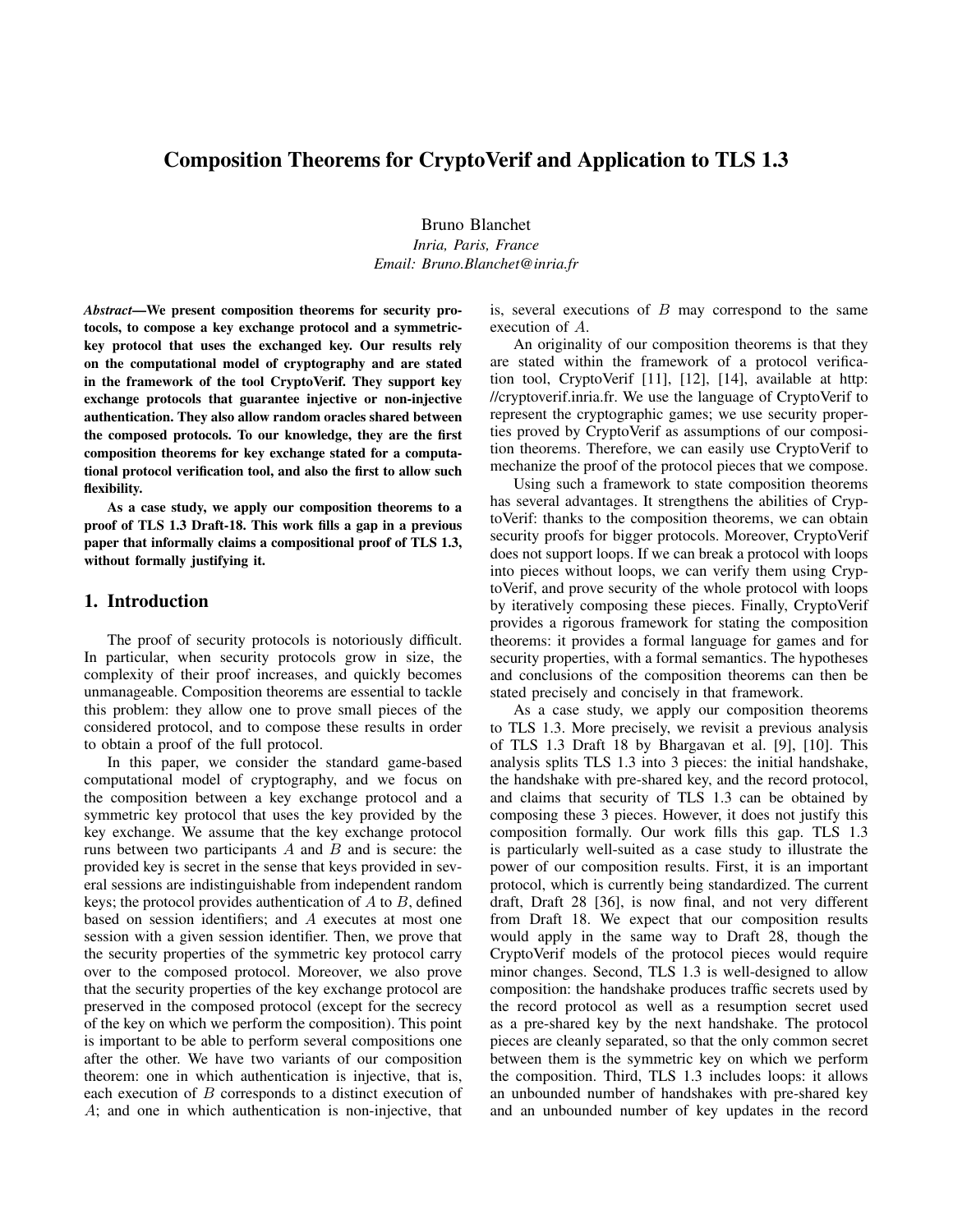protocol. Therefore, it cannot be analyzed as a whole by CryptoVerif. The composition results allow us to break these loops and obtain security results for the full protocol. Finally, TLS 1.3 includes a variety of compositions, and we provide theorems for all of them. While most compositions use a key exchange that provides injective authentication, TLS also includes 0-RTT (Round Trip Time) data, that is, data that the client sends to the server immediately after the first message of TLS (ClientHello). Such data can be replayed, and the corresponding key exchange only provides non-injective authentication. Furthermore, we also have to deal with altered ClientHello messages; in this case, only the server has the corresponding key, and that requires a variant of the composition result. Finally, for key updates in the record protocol, the key is simply computed from the previous key without a proper key exchange, so we can use a much simpler composition theorem in this case.

#### 1.1. Related Work

The line of work closest to ours is that of [17], [28], [30]. Brzuska et al. [17] prove a composition result similar to ours, in an informal game-based framework. Fischlin et al. [28], [30] extend this framework to multi-stage key exchange protocols, in which parties can establish multiple keys in different stages and use these keys between stages. They apply their results to the proof of QUIC [30] and of TLS 1.3 Draft 05, Draft DH [28], and Draft 10 [29]. In addition to recasting the composition result in CryptoVerif, we extend it in several ways. We prove that security properties of the key exchange protocol are preserved in the composition, so we can compose again using other keys. This point appears in [30, Remark, page 16 of the full version] without proof. We allow the composed protocols to share random oracles; this point does not appear in [17], [28], [30]. We prove a composition theorem for protocols that provide non-injective authentication, used for 0-RTT data in TLS 1.3. Although we do not consider several stages explicitly, our composition theorems support most compositions allowed by the multi-stage framework. (We detail the comparison in Section 5.4.)

Brzuska et al. [16] prove a composition theorem that allows the key exchange protocol to already use the key provided to the symmetric-key protocol, for example for key confirmation. TLS 1.3 is designed so that the same key is never both used in the key exchange and provided to the next protocol, so we did not need such a composition result in our case study. We believe that such a result could also be proved in our framework if desired.

Canetti and Krawczyk [20] prove security of the composition of a key exchange protocol with specific symmetrickey protocols that use MACs to achieve an authenticated channel or encrypt-then-MAC to achieve a secure channel.

Barthe et al. [4] develop generic proofs of reduction for one-round key-exchange protocols, such as Naxos and HMQV, in EasyCrypt. EasyCrypt is an interactive theorem prover specialized for building game-based security proofs. Thus, their approach provides another way of introducing modularity in machine-checked proofs of security.

Universal composability (UC) [18], [19], [21], [33] is a framework that allows to compose protocols. However, proving UC-security requires stronger properties than the game-based framework that we use ( [17, Appendix A] details limitations of the UC framework). Delaune et al. [26] present a simulation-based framework that is an analogue of UC in the symbolic (Dolev-Yao) model of cryptography.

Composition theorems have also been proved in the Dolev-Yao model. Many of these theorems deal with the parallel composition of protocols that share secrets, for trace properties [23], [32], for resistance against guessing attacks for protocols that share passwords [27], and for privacy properties [2], using disjointness assumptions such as tagging or disjoint primitives to guarantee the independence of the protocols. Other results [3], [22] allow sequential composition, in particular the composition of a key exchange protocol with a symmetric-key protocol that uses the exchanged key. Ciobâcă et al. [22] consider trace properties, while Arapinis et al. [3] extend the result to processes with else branches, to private channels, and to privacy properties. Mödersheim et al. [31], [34], [35] define notions of security for channels (insecure, authentic, confidential, secure), and prove composition results between protocols that establish such channels and protocols that use them. They also rely on the Dolev-Yao model and use disjointness assumptions. We believe that the computational model has two advantages: it is more realistic than the Dolev-Yao model and the computational definitions compose nicely, so that we can avoid disjointness assumptions.

Protocol composition logic [24], [25] is a logic for proving security protocols that allows sequential and parallel composition. It was initially designed in the Dolev-Yao model [24] and adapted to the computational model [25].

### 1.2. Outline

The next section provides a minimal reminder of the CryptoVerif framework. Section 3 presents the structure of our proof of TLS, so that we can use it as a motivation for the composition theorems. Section 4 presents a very simple composition theorem, used for key updates in TLS 1.3, as a warm-up. Section 5 presents our main composition theorems. CryptoVerif has a notion of tables. For simplicity, all the previous results are presented in a language without tables. Section 6 explains how to extend them to tables. Section 7 summarizes their application to TLS, and Section 8 concludes. The proofs of all results and details on the TLS case study can be found in [15].

# 2. A Short Reminder on CryptoVerif

This section provides a short reminder of the CryptoVerif framework.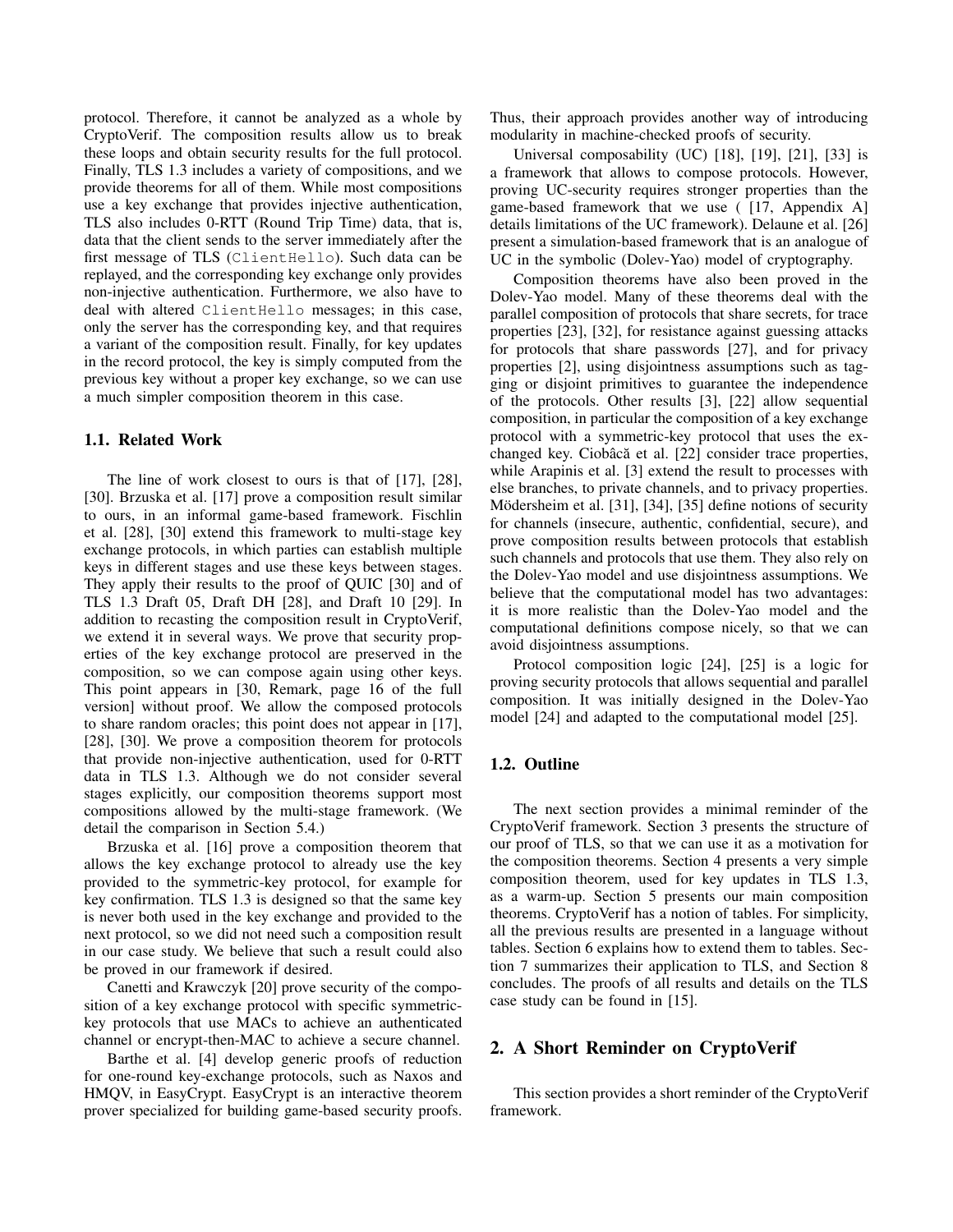#### 2.1. Processes, Contexts, Adversaries

CryptoVerif mechanizes proofs by sequences of games, similar to those written on paper by cryptographers [8], [37]. It represents protocols and cryptographic games in a probabilistic process calculus. We refer the reader to [12], [14] for details on this process calculus. We explain the necessary constructs as they appear.

We use P, Q for *processes*. A *context* C is a process with one or several holes []. We write  $C[P_1, \ldots, P_n]$  for the process obtained by replacing the holes of  $C$  with  $P_1, \ldots, P_n$  respectively. An *evaluation context* is a context with one hole, generated by the following grammar:

| $C ::=$           | evaluation context   |
|-------------------|----------------------|
|                   | hole                 |
| newChannel $c; C$ | channel restriction  |
| $Q \mid C$        | parallel composition |
|                   | parallel composition |

The channel restriction newChannel  $c; Q$  restricts the channel name c, so that communications on this channel can occur only inside Q, and cannot be received outside Q or sent from outside Q. The parallel composition  $Q_1 | Q_2$ makes simultaneously available the processes defined in  $Q_1$ and Q2. We use evaluation contexts to represent *adversaries*.

#### 2.2. Indistinguishability

A process can execute events, by two constructs: event  $e(M_1, \ldots, M_n)$  executes event e with arguments  $M_1, \ldots, M_n$ , and event\_abort e executes event e without argument and aborts the game. After finishing execution of a process, the system produces two results: the sequence of executed events  $\mathcal{E}$ , and the information whether the game aborted ( $a =$ abort, that is, executed event\_abort) or terminated normally  $(a = 0)$ . These events and result can be used to distinguish games, so we introduce an additional algorithm, a *distinguisher* D that takes as input the sequence of events  $\mathcal E$  and the result a, and returns true or false. We write  $Pr[Q : D]$  for the probability that the process  $Q$  executes events  $E$  and returns a result  $a$  such that  $D(\mathcal{E}, a) =$  true.

*Definition 1 (Indistinguishability).* We write  $Q \approx_p^V Q'$ when, for all evaluation contexts  $C$  acceptable for  $Q$ and  $Q'$  with public variables V and all distinguishers  $D$ that run in time at most  $t_D$ ,  $|\Pr[C[Q]:D] - \Pr[C[Q']$ :  $D|| \leq p(C, t_D).$ 

Intuitively,  $Q \approx_p^V Q'$  means that an adversary has probability at most p of distinguishing Q from  $Q'$ , when it can read the variables in the set  $V$ . When  $V$  is empty, we omit it. The probability  $p$  may depend on many parameters coming from the context  $C$ , that is why  $p$  takes as arguments the whole context  $C$  and the runtime of  $D$ . CryptoVerif always expresses the probabilities as formulas in which the only parameters that come from the context  $C$  are the maximum runtime of  $C$ , the maximum number of times  $C$  may send a message to each subprocess in  $Q$  (resp.  $Q'$ ), and the lengths

of bitstrings. This property allows us to simplify probability formulas by abstracting away the precise context they use and retaining only the useful parameters. We denote by  $t_C$ the maximum runtime of  $C$ , and use the same notation for processes  $P$ ,  $Q$ , terms  $M$ , and functions  $f$ . As usual in cryptographic proofs, we ignore very small runtimes.

The condition that  $C$  is acceptable for  $Q$  and  $Q'$  with public variables  $V$  is a technical condition that ensures that  $C[Q]$  and  $C[Q']$  are well-formed. The public variables V are the variables of  $Q$  and  $Q'$  that  $C$  is allowed to read.

Indistinguishability is reflexive ( $Q \approx_{0}^{V} Q$ ), symmetric (if  $Q \approx_p^V Q'$ , then  $Q' \approx_p^V Q$ ) and transitive (if  $Q \approx_p^V Q'$  and  $Q' \approx_{p}^{V} Q''$ , then  $Q \approx_{p+p'}^{V} Q''$ ). Moreover,  $Q \approx_{p}^{V} Q'$  implies  $C[Q] \approx_{p'}^{V'} C[Q']$  for all evaluation contexts C acceptable for Q and  $\tilde{Q}'$  with public variables V and all  $V' \subseteq V \cup \text{var}(C)$ , where var(C) is the set of variables of C and  $p'(C', t_D) =$  $p(C'[C[\,]], t_D).$ 

#### 2.3. Secrecy

Intuitively, in CryptoVerif, secrecy means that the adversary cannot distinguish between the secrets and independent random values. This definition corresponds to the "real-orrandom" definition of security [1]. As shown in [1], this notion is stronger than the one in which the adversary performs a single test query and some reveal queries. We recall the definition of secrecy in CryptoVerif given in [13], [14]. Let us first explain CryptoVerif constructs used in this definition. The *replication*  $1^{i \leq n}Q$  represents *n* copies of the process Q in parallel, indexed by  $i \in [1, n]$ , where n is named a *replication bound*. The *current replication indices* at a certain program point are the indices  $i$  of replications above that program point. In CryptoVerif, all variables defined under a replication are implicitly arrays indexed by the current replication indices: if  $Q$  defines a variable  $x$  under  $e^{i\leq n}$ , the value of x is in fact stored in  $x[i]$ . The definition of x is executed at most once for each  $i$ , so that all values of  $x$ are stored in distinct array cells. When a variable is accessed with current replication indices, we omit the indices, writing  $x$  for  $x[i]$ . The find *construct* reads these array cells: find  $u = i' \leq n$  such that defined  $(x_1[i'], \ldots, x_m[i']) \wedge$ M then P else P' looks for an index  $i' \in [1, n]$  such that  $x_1[i'], \ldots, x_m[i']$  are defined and M is true. When such an index is found, it is stored in  $u$ , and process  $P$  is executed. Otherwise, process  $P'$  is executed. The term M may refer to  $x_1[i'], \ldots, x_m[i']$  and the process P may refer to  $x_1[u], \ldots, x_m[u]$  since these variables are guaranteed to be defined. The *input*  $c[i](x : T)$ ; P receives a message on channel  $c[i]$ . If this message is in the set of bitstrings  $T$ (T stands for "type"), it is stored in  $x$ , and  $P$  is executed. Otherwise, the process blocks. The channel  $c[i]$  consists of a channel name  $c$  and indices, here  $i$ . Very often, these indices are the current replication indices at the input: the sender can then tell precisely to which copy of the process the message should be sent. Similarly, the *output*  $c[i]\langle M\rangle; Q$  sends message  $M$  on channel  $c[i]$ . After the output, the control is passed to the receiver process, which continues execution.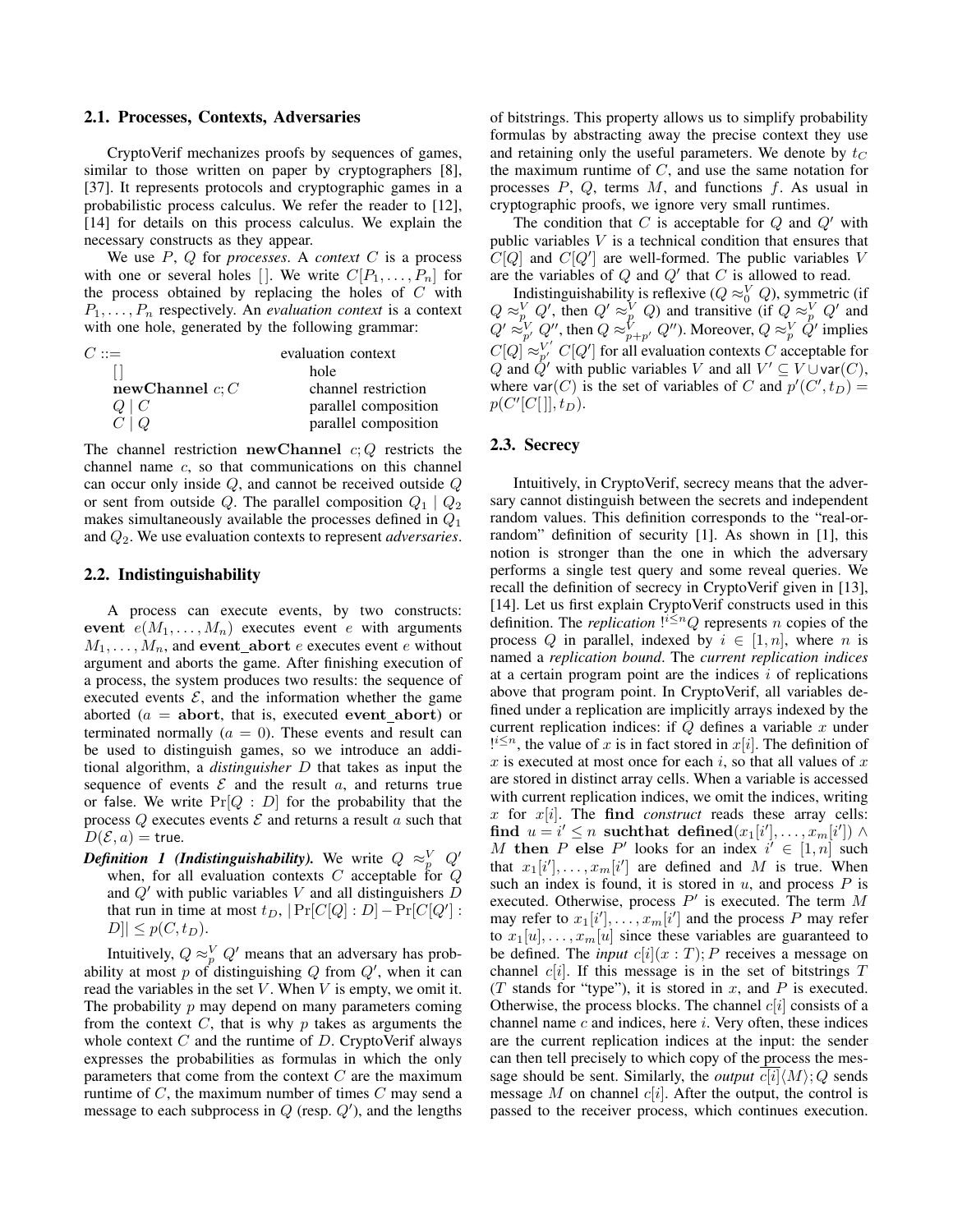The process Q that follows the output consists of inputs, possibly under replications and parallel compositions; these inputs will be executed when a message is sent to them. Finally, the *restriction* new  $y : T$ ; P chooses uniformly a random element of  $T$ , stores it in  $y$ , and executes  $P$ .

We use  $\tilde{u}$  as an abbreviation for a sequence of variables:  $\widetilde{u} = u_1, \ldots, u_m$ . We write  $\widetilde{u} \leq \widetilde{n}$  for  $u_1 : [1, n_1], \ldots, u_m$ :  $[1, n_m]$  when  $\tilde{u} = u_1, \ldots, u_m$  and  $\tilde{n} = n_1, \ldots, n_m$ . We say that a variable is defined under replications  $!^{i \leq \tilde{n}}$  when  $i = i_1, \ldots, i_m, \, \widetilde{n} = n_1, \ldots, n_m$ , and it is defined under replications  $i^{i_1 \leq n_1} \ldots i^{i_m \leq n_m}$ . (There may be other instructions between these replications.) We define that a context has replications  $!^{i \leq \tilde{n}}$  above the hole in a similar way. When  $\widetilde{n} = n_1, \dots, n_m$ , we define  $\prod \widetilde{n} = n_1 \times \dots \times n_m$ .

*Definition 2 (Secrecy).* Let x and V be such that  $x \notin V$ . Suppose that the variable  $x$  has type  $T$  and is defined under replications  $!^{i \leq \tilde{n}}$  in Q. Let

$$
R_x = c_{s0}(); \text{new } b: \text{bool}; \overline{c_{s0}}\langle);
$$
  
\n
$$
(!^{i_s \le n_s} c_s[i_s](\widetilde{u} \le \widetilde{n}); \text{if defined}(x[\widetilde{u}]) \text{ then}
$$
  
\nif b then  $\overline{c_s[i_s]} \langle x[\widetilde{u}]\rangle$  else  
\nfind  $u'_s = i'_s \le n_s$  such that  
\ndefined $(y[i'_s], \widetilde{u}[i'_s]) \wedge \widetilde{u}[i'_s] = \widetilde{u}$   
\nthen  $\overline{c_s[i_s]} \langle y[u'_s] \rangle$  else new  $y : T; \overline{c_s[i_s]} \langle y \rangle$   
\n $| c'_s(b': \text{bool}); \text{if } b = b' \text{ then event\_abort } S$   
\nelse event\_abort  $\overline{S}$ )

where the channels  $c_{s0}, c_s, c'_s$ , the variables  $\tilde{u}, u'_s, y, b, b'$ , and the events  $\overline{S}$ ,  $\overline{S}$  do not occur in  $Q$ .

The process Q *preserves the secrecy of* x with public variables  $V$  up to probability  $p$  when, for all evaluation contexts C acceptable for  $Q | R_x$  with public variables V that do not contain S nor  $\overline{S}$ ,  $Pr[C|Q | R_x] : S]$  –  $Pr[C|Q | R_x] : \overline{S}] \leq p(C).$ 

The process  $R_x$  chooses a random bit b, and then allows the adversary to query the variable  $x$ : if the adversary sends indices  $\tilde{u}$  on channel  $c_s[i_s]$ , and  $x[\tilde{u}]$  is defined, then the process  $R_x$  replies with the value of  $x[\tilde{u}]$  when b is true, and with a random value when b is false. The find in  $R_x$ makes sure that, if the indices  $\tilde{u}$  have already been queried, then the previous reply is sent; otherwise, a fresh random value y is chosen in the type T of x by new  $y : T$ , and sent as a reply. The replication  $1^{i_s \leq n_s}$  in  $R_x$  allows the adversary to perform at most  $n_s$  such queries;  $n_s$  is chosen large enough so that it is not a limitation. Finally, the adversary sends on channel  $c'_s$  its guess  $b'$  for the bit b. If the guess is correct  $(b' = b)$ , then the process  $R_x$  executes event S; otherwise, it executes event  $\overline{S}$ . Intuitively,  $Q$  preserves the secrecy of  $x$  when the adversary cannot guess  $b$ , that is, it cannot distinguish whether the process outputs the value of the secret ( $b = \text{true}$ ) or outputs independent random numbers ( $b = false$ ).

#### 2.4. Correspondences

Correspondences [38] are properties of executed sequences of events, such as "if some event has been executed, then some other event has been executed". They are typically used for formalizing authentication. Given a correspondence *corr*, we define a distinguisher D such that  $D(\mathcal{E}, a) =$  true if and only if the sequence of events  $\mathcal E$  satisfies the correspondence *corr*. We write this distinguisher simply *corr*, and write  $\neg corr$  for its negation.

*Definition 3 (Correspondence).* The process Q *satisfies the correspondence* corr with public variables V up to probability  $p$  if and only if, for all evaluation contexts  $C$  acceptable for  $Q$  with public variables  $V$  that do not contain events used in *corr*,  $Pr[C|Q] : \neg corr] \leq p(C)$ .

We refer the reader to [11] for more details on the verification of correspondences in CryptoVerif. We have:

*Lemma 1.* If  $Q$  preserves the secrecy of  $x$  with public variables  $V$  up to probability  $p$  and  $C$  is an acceptable evaluation context for  $Q$  with public variables  $V$ , then for all  $V' \subseteq V \cup \text{var}(C)$ ,  $C[Q]$  preserves the secrecy of x with public variables  $V'$  up to probability  $p'$  such that  $p'(C') = p(C'[C]).$ 

If Q satisfies a correspondence corr with public variables  $V$  up to probability  $p$  and  $C$  is an acceptable evaluation context for  $Q$  with public variables  $V$  that does not contain events used in *corr*, then for all  $V' \subseteq$  $V \cup \text{var}(C)$ ,  $C[Q]$  satisfies *corr* with public variables  $V'$ up to probability p' such that  $p'(C') = p(C'[C])$ .

If  $Q \approx_p^{\sqrt{U(x)}} Q'$  and Q preserves the secrecy of x with public variables V up to probability  $p'$ , then  $\dot{Q}'$  preserves the secrecy of  $x$  with public variables  $V$  up to probability  $p''$  such that  $p''(C) = p'(C) + 2 \times p(C[[\cdot || R_x], t_S)).$ If  $Q \approx_{p}^{V} Q'$  and  $Q$  satisfies a correspondence *corr* with public variables V up to probability  $p'$ , then  $Q'$  satisfies *corr* with public variables  $V$  up to probability  $p''$  such that  $p''(C) = p'(C) + p(C, t_{corr}).$ 

# 3. Structure of the proof of TLS 1.3

Our proof of TLS 1.3 relies on a previous analysis of the pieces that we compose [9], [10]. Figure 1 summarizes the structure of the composition. We provide a brief sketch of those previous results here.

The initial handshake, without pre-shared key, provides 4 keys at the end of the protocol: the client traffic secret cats, used by the record protocol for messages from the client to the server; the server traffic secret sats, used by the record protocol for messages from the server to the client; the exporter master secret ems, used to compute exporters (secrets generated by TLS that can be used by applications or other protocols); and the resumption secret resumption\_secret, used as pre-shared key in the next handshake. For all these keys, CryptoVerif proves in particular secrecy, forward secrecy (with respect to the compromise of long-term client and server keys), and authentication.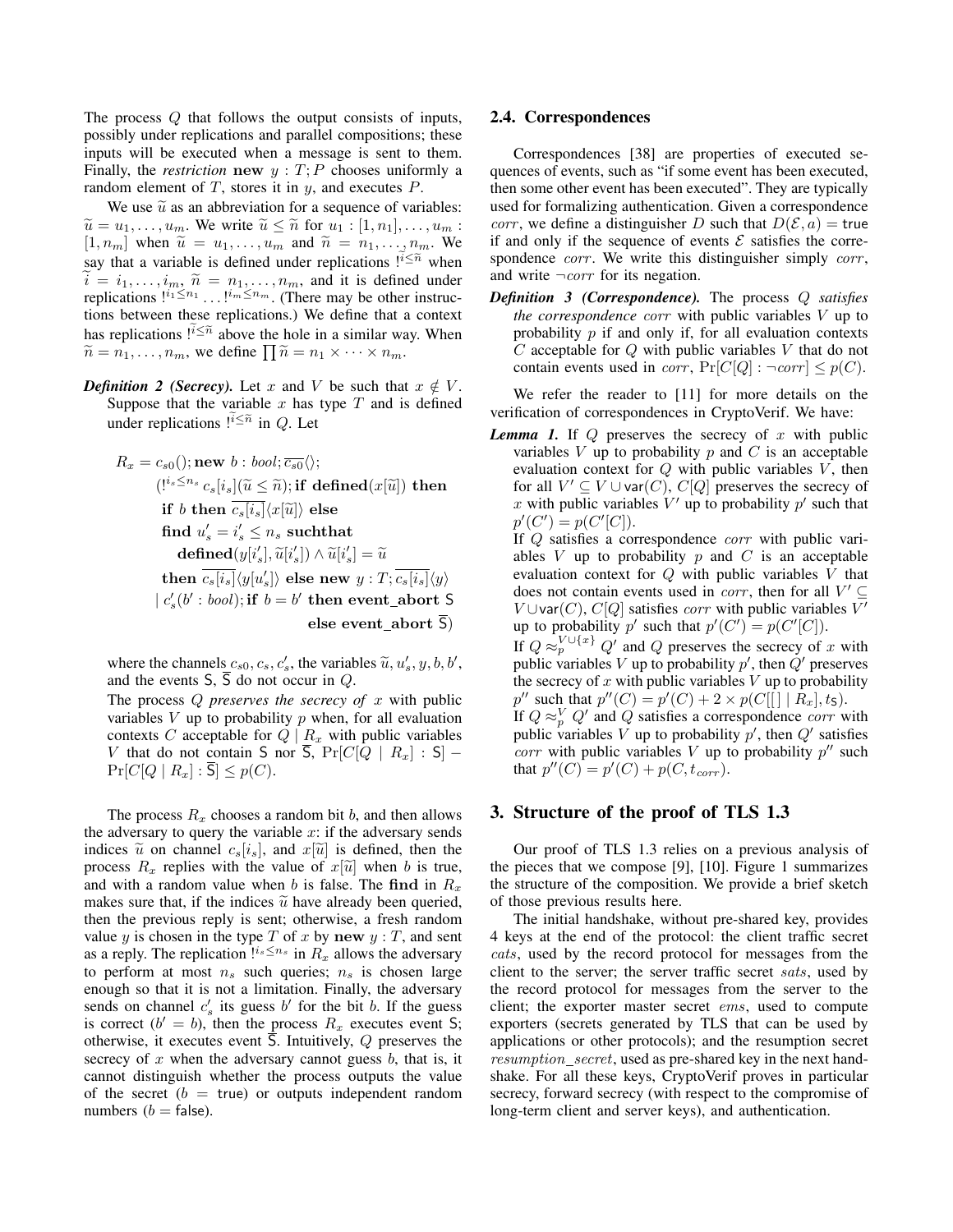

Figure 1. Structure of the composition

In this model, the adversary has access to oracles that allow him to compromise the long-term client and server keys. The security properties are proved provided the longterm key of the peer is not compromised yet at the end of the handshake. As explained in the definition of secrecy (Section 2), this model does not include reveal queries for session keys; instead, CryptoVerif proves that all keys of the various sessions are indistinguishable from independent random keys, which is a stronger model [1].

The handshake with pre-shared key uses a pre-shared key and provides the same keys as above, with the same security properties. Additionally, it provides a client early traffic secret cets, computed after the first message of the protocol (ClientHello). The record protocol uses this traffic secret to send messages from the client to the server immediately after the ClientHello message, so-called 0- RTT data. The ClientHello message may be replayed and the server may also accept an altered ClientHello message, so CryptoVerif proves weaker properties about cets. When the ClientHello message is not altered, it proves in particular secrecy and non-injective authentication, since replays are possible. When the ClientHello message is altered, it essentially proves that the server has a value of cets that no one else has. In this case, the goal is to show that the record protocol that uses this value of cets never accepts messages.

Due to limitations of CryptoVerif, we cannot prove forward secrecy with respect to the compromise of the pre-shared key in the case of a handshake with pre-shared key and Diffie-Hellman key exchange. Hence, all properties that we prove for the handshake with pre-shared key rely on the secrecy of the pre-shared key. In the analysis of this part of the protocol, we can then consider that the long-term signature keys of the client and the server are compromised, and let the adversary deal with certificates and signatures if they appear. Therefore, the only common secret between our models of the initial handshake and of the handshake with pre-shared key is the pre-shared key. Furthermore, the analysis of the initial handshake allows the compromise of these long-term signature keys at the end of the handshake, so the security properties that we prove for the initial handshake remain valid.

Finally, the record protocol uses a traffic secret to derive an updated traffic secret, used for key updates, and a key and an initialization vector, used for encrypting and decrypting messages with an authenticated encryption scheme. CryptoVerif proves secrecy of the updated traffic secret, injective message authentication, and message secrecy. (The adversary cannot distinguish which one of two sets of messages is encrypted, similarly to the property we mentioned for  $S_1^b$  in Example 1.) We also consider two variants of the record protocol for 0-RTT. In the first variant, the receiver is replicated, so we have non-injective message authentication instead of the injective one. This variant is useful to support replays of unaltered ClientHello messages. In the second variant, the sender is additionally removed, and we show that the receiver never accepts a message. This variant is useful for altered ClientHello messages. The only common secret between the handshakes and the record protocol is the traffic secret.

The goal of our case study is to combine all these results in order to obtain security results for the full TLS 1.3 protocol.

# 4. The Most Basic Composition Theorem

As a warm-up, we present a very simple composition theorem, stated and further explained below. In this theorem, illustrated in Figure 2, we compose a system  $S_1$  that establishes a key k with a system  $S_2$  that runs  $Q_2$  using a fresh random key  $k$ . The composed system runs  $S_1$  and  $Q_2$  using the key k provided by  $S_1$ . (The letters Q and S both represent CryptoVerif processes, in the same grammar. We use  $S$  for the systems that we compose and for the composed system, and Q for other processes.) Intuitively, the composition works because the secrecy of  $k$  allows us to replace  $k$  with a fresh random key. (An adversary cannot distinguish  $k$  from a fresh random key.) In contrast to the theorems of Section 5, in this theorem,  $S_1$  is not a key exchange protocol: a single participant establishes the key  $k$ , so the composition is a lot easier.

**Theorem 1.** Let C be any context with one hole, without replications above the hole and without event abort. Let  $Q_1$  be a process without event\_abort. Let M be a term of type T. Let

$$
S_1 = C[\text{let } k = M \text{ in } \overline{c_1} \langle \rangle; Q_1]
$$
  

$$
S_2 = c_2(); \text{ new } k : T; \overline{c_3} \langle \rangle; Q_2
$$

where  $c_1, c_2, c_3$  do not occur elsewhere in  $S_1, S_2$ ; k is the only variable common to  $S_1$  and  $S_2$ ;  $S_1$  and  $S_2$  have no common channel and no common event; and k does not occur in C and  $Q_1$ . Let  $c'_1$  be a fresh channel. Let

$$
S_{\textit{composed}} = C[\textbf{let } k = M \textbf{ in } \overline{c'_1} \langle \rangle; (Q_1 \mid Q_2)]
$$

Let  $S_{composed}^{\circ}$  be obtained from  $S_{composed}$  by removing all events of  $S_1$ .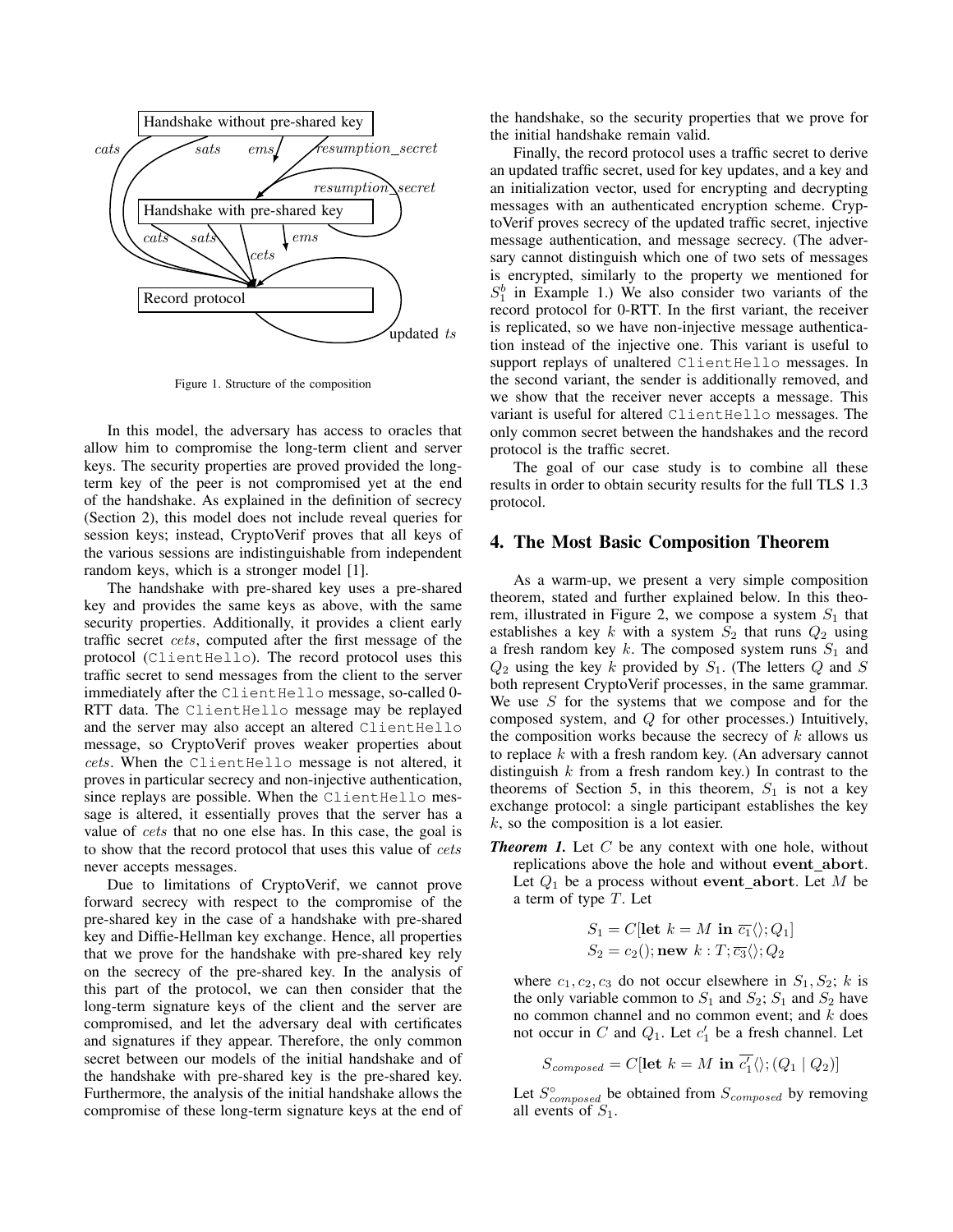

Figure 2. Illustration of Theorem 1

- 1) If  $S_1$  preserves the secrecy of k with public variables  $V$  ( $k \notin V$ ) up to probability p, then there exists an evaluation context  $C'$  such that, for any  $V_1 \subseteq V \cup (\text{var}(S_1) \setminus \{k\}),$  we have  $S_{composed}^{\circ} \approx_{p'}^{V_1}$  $C'[S_2]$  and  $C'$  is acceptable for  $S_2$  without public variables, contains no event, runs in time at most  $t_C + t_{Q_1}$ , and does not alter the other parameters (replication bounds, lengths of bitstrings), where  $p'(C_1, t_D) = p(C'_1)$  and  $C'_1$  runs in time at most  $t_{C_1}+t_{Q_2}+t_D$  and its other parameters are the same as those of  $C_1$ .
- 2) There exists an evaluation context  $C''$  such that, for any  $V' \subseteq \text{var}(S_{composed})$ , we have  $S_{composed} \approx_0^{V'}$ <br> $C''[S_1]$  and  $C''$  is acceptable for  $S_1$  with public variable  $k$ , contains the events of  $S_2$ , runs in time at most  $t_{Q_2}$ , and does not alter the other parameters.

Moreover,  $C'$  is independent of  $Q_2$  and  $C''$  is independent of C and  $Q_1$ .

The assumption that  $S_1$  does not contain event\_abort is useful because, in the definition of secrecy, when  $S_1$ aborts before a message is sent on  $c_s$ , neither S nor S is executed, so the adversary gets no advantage against the secrecy of  $k$  for these traces. However, these traces could still leak information on  $k$  that would break the composition. So we prevent  $S_1$  from aborting. This is not a limitation in practice, because event abort is typically introduced during security proofs, using Shoup's lemma [13], [37], but does not occur in the initial protocol model.

The assumption that  $c_1, c_2, c_3$  do not occur elsewhere in  $S_1, S_2$  guarantees that messages sent to channel  $c_2$  (resp. received from  $c_1$ ,  $c_3$ ) really go to the input (resp. come from the output) shown in the definitions of  $S_1$  and  $S_2$ . The assumption that k does not occur in  $C$  and  $Q$  guarantees that  $S_1$  defines k but does not use it. The other assumptions on  $S_1$  and  $S_2$  can easily be obtained by renaming if necessary.

The first conclusion of Theorem 1,  $S_{composed}^{\circ} \approx_{p'}^{V_1} S_2$ , allows us to transfer security properties from  $S_2$ to the composed system  $S_{composed}$  using Lemma 1. In this property, we need to remove the events of  $S_1$ , because



Figure 3. A picture of system  $S_2^b$ 

events can leak information on  $k$  even when  $S_1$  preserves the secrecy of  $k$  according to Definition 2.

Similarly, the second conclusion of Theorem 1,  $S_{composed} \approx_{0}^{V'} C''[S_1]$ , allows us to transfer security properties from  $S_1$  to the composed system  $S_{composed}$ , provided these properties are proved with public variable  $k$ , because  $C''$  uses  $\overline{k}$ . These properties may allow us to compose again S<sub>composed</sub> with another protocol.

In our TLS case study, we use this composition theorem to deal with key updates in the record protocol. The system  $S_1$  runs the record protocol and computes an updated traffic secret from a traffic secret. This updated traffic secret is the key  $k$  in the composition theorem. The system  $S_2$  uses this key  $k$  to run the record protocol again. The composition theorem allows us to obtain security properties for a record protocol that performs a key update. We compose again recursively to allow any number of key updates. The next example presents a simplified version of this situation, to illustrate the theorem more formally.

*Example 1.* Consider the system  $S_2^b$  defined by

$$
S_2^b = c_2(); \text{new } k: T; \overline{c_3} \langle);
$$
  
\n
$$
(c_4((m_0: T_m, m_1: T_m)); \text{new } r: T_r;
$$
  
\n**event send** $(m_b); \overline{c_5} \langle \text{enc}(m_b, k, r) \rangle$   
\n $| c_6(y: bitstring); \text{let } i_{\perp}(m) = \text{dec}(y, k) \text{ in}$   
\n**event recv** $(m))$ 

where all bitstrings in  $T_m$  have the same length. This system is illustrated in Figure 3. The system  $S_2^b$  chooses a key  $k$ , and then runs two participants, say  $A$  and  $B$ , in parallel. When A receives two messages  $m_0, m_1$  of the same length on channel  $c_4$ , it sends the encryption of  $m_b$ under  $k$  on channel  $c<sub>5</sub>$  and records this emission with the event send $(m_b)$ . When B receives a ciphertext on channel  $c_6$ , it decrypts that ciphertext, stores the plaintext in m, and executes event recv $(m)$ . (The decryption function dec returns  $\perp$  when it fails, and the function i<sub>⊥</sub> is the natural injection from *bitstring* to *bitstring*∪{ $\perp$ }, so that the equality  $i_{\perp}(m) = \text{dec}(y, k)$  holds when the decryption succeeds and  $m$  is the corresponding cleartext.) When (enc, dec) is an authenticated encryption scheme, we have  $S_2^0 \approx_{p_1} S_2^1$ , which means that the adversary can distinguish whether  $m_0$  or  $m_1$  was encrypted with probability at most  $p_1$ , and for  $b \in \{0, 1\}$ ,  $\dot{S}_2^b$  satisfies the correspondence

$$
corr = \mathbf{inj\text{-}event}(\mathsf{recv}(m)) \Longrightarrow \mathbf{inj\text{-}event}(\mathsf{send}(m))
$$
\n(1)

up to probability  $p_2$  without public variables, which means that each execution of event recv $(m)$  is preceded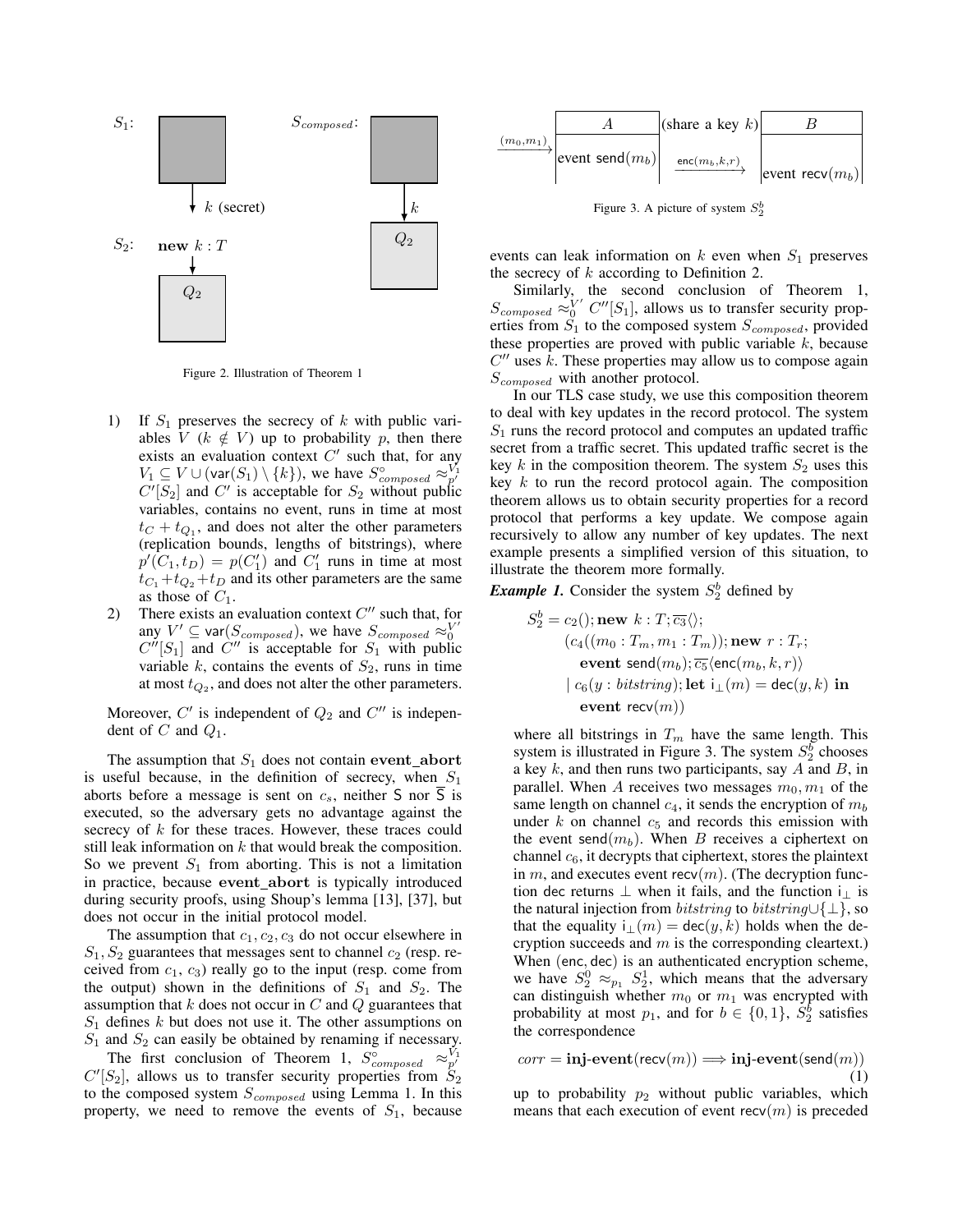by a distinct execution of event send $(m)$ , up to cases of probability at most  $p_2$ . (The probabilities  $p_1$  and  $p_2$  come from the probabilities of breaking the security properties of the encryption scheme.) By composing  $S_1$  with  $S_2^b$ , we obtain

$$
S_{composed}^b = C[\textbf{let } k = M \textbf{ in } \overline{c'_1} \langle \rangle; (Q_1
$$

$$
| c_4((m_0 : T_m, m_1 : T_m)); \textbf{new } r : T_r;
$$

$$
\textbf{event send}(m_b); \overline{c_5} \langle \textbf{enc}(m_b, k, r) \rangle
$$

$$
| c_6(y : bitstring); \textbf{let } i_{\perp}(m) = \textbf{dec}(y, k) \textbf{ in}
$$

$$
\textbf{event } \textbf{recv}(m))]
$$

Let  $S_{composed}^{b, \circ}$  be obtained from  $S_{composed}^b$  by removing all events of  $S_1$ . Let  $V_1 = \text{var}(S_1) \setminus \{k\}$ . By Theorem 1, we have  $S_{composed}^{b,\circ} \approx_{p'}^{V_1} C'[S_2^b]$  for  $b \in \{0,1\}.$ (The context  $C'$  does not depend on b because  $C'$  is independent of  $Q_2$  in Theorem 1.) By Lemma 1,  $C'[S_2^b]$ satisfies the correspondence (1) up to probability  $p'_2$  with public variables  $\hat{V}_1$ , where  $p'_2(\hat{C}_1) = p_2(C_1[\hat{C}'])$ , and so  $S_{composed}^{b,\circ}$  satisfies (1) up to probability  $p_2^{\prime\prime}$ , where  $p_2''(C_1) = p'(C_1, t_{corr}) + p_2'(C_1) = p(C_1') + p_2(C_1''), C_1'$ runs in time at most  $t_{C_1}+t_{enc}+t_{dec}+t_{corr}$ ,  $C_1'' = C_1[C']$ runs in time at most  $t_{C_1} + t_{C'} = t_{C_1} + t_C + t_{Q_1}$ , and their other parameters are the same as those of  $C_1$ . (The other parameters of  $C_1'' = C_1[C']$  are the same as those of  $C_1$ because  $C'$  does not alter these parameters.) Therefore,  $S_{composed}^b$  also satisfies (1) up to probability  $p_2^{\prime\prime}$ , since  $S_1$ does not contain the events send and recv. Moreover, assuming  $S_1$  does not contain events, we have  $S^0_{composed} =$  $S_{composed}^{0,\circ} \approx_{p'}^{V_1} C'[S_2^0] \approx_{p'_1}^{V_1} C'[S_2^1] \approx_{p'}^{V_1} S_{composed}^{1,\circ} =$  $S^1_{\text{composed}}$  where  $p'_1(C_1, t_D) = p_1(C_1[C'], t_D)$ , so by transitivity,  $S^0_{composed} \approx_{2p'+p'_1}^{V_1} S^1_{composed}$  in the composed system, the adversary can distinguish whether  $m_0$ or  $m_1$  was encrypted with probability at most  $2p' + p'_1$ .

### 5. Main Composition Results

This section presents our main composition theorems. We first need to introduce preliminary notions and lemmas.

#### 5.1. Transferring Security Properties

We first generalize the notion of indistinguishability. The more general notion still allows us to transfer security properties from a process to another, as indistinguishability does by Lemma 1.

**Definition 4.** We write  $Q \stackrel{\sim}{\to}_{f,p}^{V,V'} Q'$  if, and only if, for all evaluation contexts  $C$  acceptable for  $Q$  with public variables  $V$  and all distinguishers  $D$  that run in time at most  $t_D$ ,  $C' = f(C)$  is an evaluation context acceptable for  $Q'$  with public variables V' such that  $|Pr[\overline{C}[Q]$ :  $[D] - Pr[C'[Q'] : D]] \leq p(C, t_D).$ 

Intuitively,  $Q \stackrel{\sim}{\rightarrow}_{f,p}^{V,V'} Q'$  means that, for each adversary against  $Q$  (represented by the context  $C$ ), there exists a

modified adversary against  $Q'$  (represented by the context  $C' = f(C)$  such that  $C[Q]$  and  $C'[Q']$  behave similarly. (The difference between the probabilities  $Pr[C|Q] : D]$  and  $Pr[C'[Q'] : D]$  is at most  $p(C, t_D)$ .)

Indistinguishability corresponds to the particular case in which f is the identity:  $f(C) = C$ . Being able to transform the context  $C$  by the function  $f$  is useful in composition proofs, in particular because the variables are not always numbered in the same way in the symmetric key protocol and in the composed system. In this case, f performs the renumbering of the variables.

The rest of this section shows that  $Q \stackrel{\sim}{\rightarrow}_{f,p}^{V,V'} Q'$  allows us to transfer indistinguishability, correspondence, and secrecy properties from  $Q'$  to  $Q$ .

*Lemma 2.* If  $Q'_1 \approx_{p'}^{V'} Q'_2$ ,  $Q_1 \overset{\sim}{\to}_{f,p_1}^{V,V'} Q'_1$ , and  $Q_2 \overset{\sim}{\to}_{f,p_2}^{V,V'}$ *ma* 2. If  $Q_1 \approx_{p'}^V Q_2$ ,  $Q_1 \rightarrow_{f,p_1}^V Q_1$ , and  $Q_2 \rightarrow_{f,p_2}^V Q_2$ , then  $Q_1 \approx_{p'}^V Q_2$ , where  $p''(C, t_D) = p_1(C, t_D) + p_2(C, t_D)$  $p'(f(C), t_D) + p_2(C, t_D).$ 

Intuitively, if there is an adversary (represented by the context C), that can distinguish  $Q_1$  from  $Q_2$  with probability p'', then the properties  $Q_1 \stackrel{\sim}{\rightarrow}_{f,p_1}^{V,V'} Q'_1$  and  $Q_2 \stackrel{\sim}{\rightarrow}_{f,p_2}^{V,V'} Q'_2$ <br>guarantee that there is a modified adversary (represented by the context  $C' = f(C)$ ) that can distinguish  $Q'_1$  from  $Q'_2$ with probability at least  $p''(C, t_D) - p_1(C, t_D) - p_2(C, t_D)$ . Since  $Q'_1 \approx_{p'}^{V'} Q'_2$ , this probability is at most  $p'(f(C), t_D)$ , so we obtain Lemma 2. Lemma 3 is a similar result for correspondences.

- **Lemma 3.** If  $Q'$  satisfies a correspondence corr with public variables V' up to probability p' and  $Q \stackrel{\sim}{\rightarrow}_{f,p}^{V,V'} Q'$ , where f is such that when  $C$  does not contain events used by corr, neither does  $f(C)$ , then Q satisfies corr with public variables V up to probability  $p''$ , where  $p''(C)$  =  $p(C, t_{corr}) + p'(f(C)).$
- **Definition 5.** Assuming  $Q \stackrel{\sim}{\rightarrow}^{V,V'}_{f,p} Q'$ , we say that f is secrecy-preserving for  $x' \mapsto (x, f_{\text{sec}})$  when we have: If  $Q'$  preserves the secrecy of  $x'$  with public variables  $V' \setminus \{x'\}$  up to probability  $p'$ ,  $x' \in V'$ , and  $x \in V$ , then  $Q$  preserves the secrecy of  $x$  with public variables  $V \setminus \{x\}$  up to probability  $p''$ , where  $p''(\tilde{C_0}) = 2p(C_0[[\ ] \ ]$  $R_x$ ,  $t_s$ ) +  $p'(f_{sec}(C_0))$ .

Definition 5 just defines that function  $f$  allows us to transfer secrecy properties. This property holds in particular when, for every evaluation context  $C_0$  acceptable for  $Q | R_x$  with public variables  $V \setminus \{x\}$ , there exist  $C'_0$  and  $C''_0$  such that  $f(C_0[[] | R_x]) = C'_0[\tilde{C}_0''[] | R_{x'}].$  This condition guarantees that  $f$  preserves the form of contexts that we use to test secrecy  $C_0[[] | R_x]$ , just allowing the addition of a context  $C''_0$  before the secrecy test; this addition preserves secrecy by Lemma 1. (This result is detailed in [15, Appendix A.5, Lemma 10].) In our composition proofs, we use this condition, as well as others detailed in the proofs themselves.

# 5.2. Hash Oracles

The systems  $S_1$  and  $S_2$  that we compose may use hash oracles. In this paper, we consider only non-programmable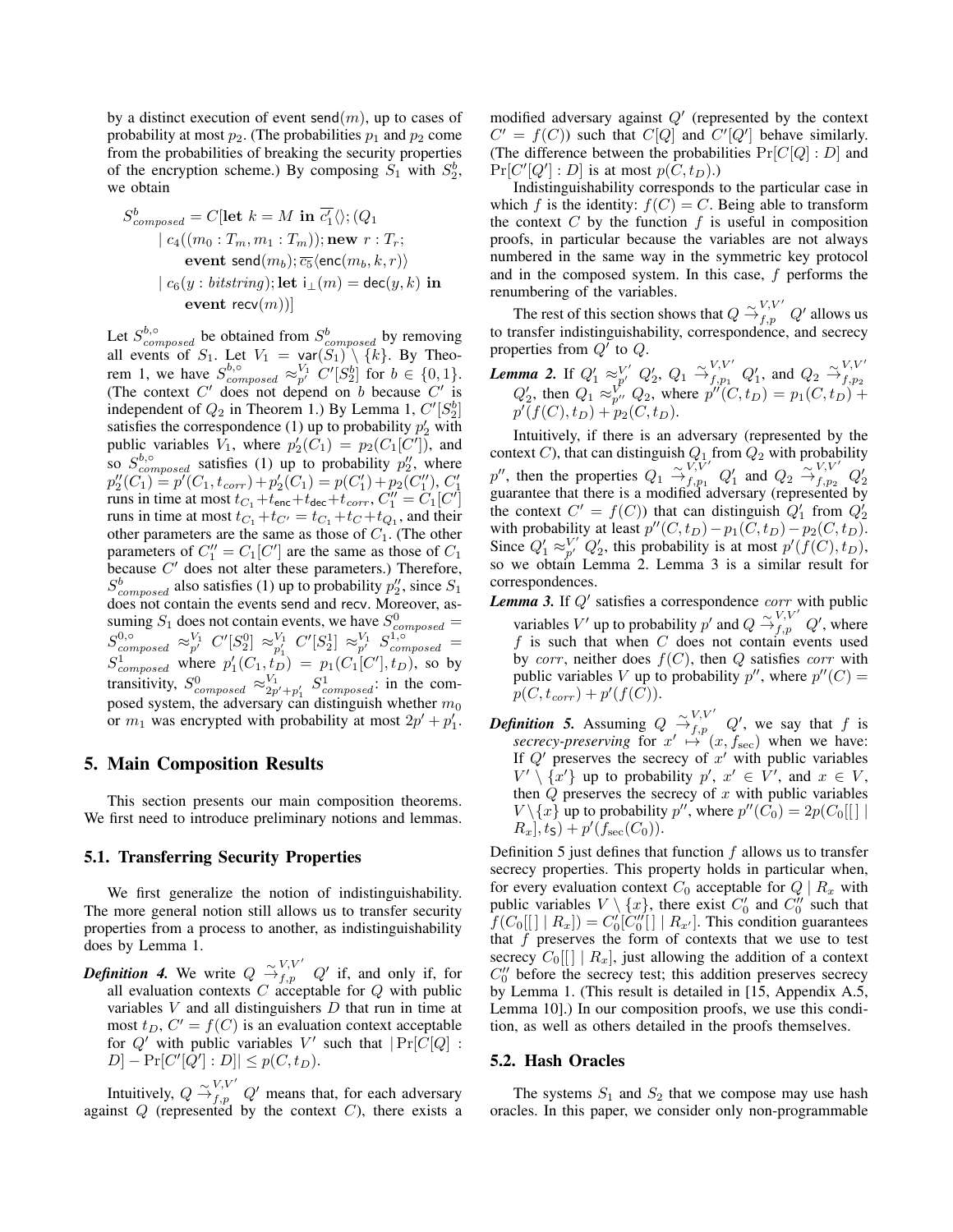random oracles. The systems  $S_1$  and  $S_2$  may share the same hash oracles, which appear once in the composed system. To allow the sharing of oracles between  $S_1$  and  $S_2$ , we must treat these oracles specially. In this section, we introduce notations and a lemma that allow us to do that.

We assume that there are L hash oracles  $(L > 1)$ , and use the following notations: for each  $l \leq L$ ,  $h_l$  is a function of type  $T_{hk_{h,l}} \times T_{h,l} \to T'_{h,l}$ ,

$$
Q_{\mathsf{h}} = \prod_{l=1}^{L} \frac{[i_{\mathsf{h},l} \leq n_{\mathsf{h},l}}{c_{\mathsf{h},l}[i_{\mathsf{h},l}]}(x_{\mathsf{h},l} : T_{\mathsf{h},l});
$$
  
\n
$$
C_{\mathsf{h}} = c_{\mathsf{h}1}(); \mathbf{new} \ hk_{\mathsf{h},1} : T_{hk_{\mathsf{h},1}}; \dots \mathbf{new} \ hk_{\mathsf{h},L} : T_{hk_{\mathsf{h},L}};
$$
  
\n
$$
\frac{C_{\mathsf{h}2}(1)}{C_{\mathsf{h}2}(1)} \cdot (1 \mid Q_{\mathsf{h}})
$$

The context  $C_h$  first chooses the keys  $hk_{h,l}$  ( $l \leq L$ ). This choice models the choice of the random oracles themselves. It is triggered by the reception of a message on  $c_{h1}$  and followed by an output on  $c_{h2}$ . Then,  $C_h$  runs the process  $Q<sub>h</sub>$  in parallel with the hole. The process  $Q<sub>h</sub>$  represents L hash oracles: the l-th hash oracle can be called at most  $n_{h,l}$  times; it receives its argument  $x_{h,l}$  on channel  $c_{h3,l}[i_{h,l}]$  $(i_{h,l} \leq n_{h,l})$  and returns the hash of  $x_{h,l}$  on channel  $c_{h4,l}[i_{h,l}]$ . We use  $\prod_{l=1}^{L} Q_l$  to denote the parallel composition  $Q_1 \mid \ldots \mid Q_L$ . The context  $C_h$  is not an evaluation context (because it always chooses the keys  $hk_{h,l}$  before running the process in the hole). Let  $Q'_{h}$  and  $C'_{h}$  be obtained from  $Q_h$  and  $C_h$  by renaming the replication bounds  $n_{h,l}$ into  $n'_{h,l}$  and the channels  $c_{h1}$ ,  $c_{h2}$ ,  $c_{h3,l}$ ,  $c_{h4,l}$  into  $c'_{h1}$ ,  $c'_{h2}$ ,  $c'_{h3,l}$ ,  $c''_{h4,l}$  respectively. Similarly, let  $Q''_h$  and  $C''_h$  be obtained from  $\ddot{Q}_{h}$  and  $C_{h}$  by renaming the replication bounds  $n_{h,l}$ into  $n''_{h,l}$  and the channels  $c_{h1}$ ,  $c_{h2}$ ,  $c_{h3,l}$ ,  $c_{h4,l}$  into  $c''_{h1}$ ,  $c''_{h2}$ ,  $c''_{h3,l}$ ,  $\overline{c''_{h4,l}}$  respectively. We say that a process is *hash-wellformed* when, for all  $l \leq L$ , it uses  $hk_{h,l}$  only in terms of the form  $h_l(h k_{h,l}, M)$  for some term M, it does not use the channels  $c_{h1}$ ,  $c_{h2}$ ,  $c_{h3,l}$ ,  $c_{h4,l}$ ,  $c'_{h1}$ ,  $c'_{h2}$ ,  $c'_{h3,l}$ ,  $c'_{h4,l}$ ,  $c''_{h1}$ ,  $c''_{h2}$ ,  $c''_{h3,l}$ ,  $c''_{h4,l}$ , and it does not use the variables  $x_{h,l}$ .

In the particular case in which there is no hash oracle  $(L = 0)$ , we define  $C_h = C_h' = C_h'' = []$ , the empty context.

Given a process  $Q$ , we write  $n_{h,l,Q}$  for the maximum number of evaluations of  $h_l(h k_{h,l}, \ldots)$  in Q. The same notation applies to contexts C and terms M.

The next lemma is the main technical tool that we use to deal with hash oracles. It allows us to move the hash oracles under an evaluation context.

*Lemma 4.* If C is an evaluation context and  $C[Q]$  is hashwell-formed, then there exists an evaluation context  $C'$ such that for all V such that  $V \cap \text{var}(C_h) = \emptyset$ ,

$$
C_{\mathsf{h}}[C[Q]] \approx_{0}^{V} C'[C'_{\mathsf{h}}[Q]]
$$

where the context  $C'$  is independent of  $Q$ , runs in time at most  $t_C$ , and for all  $l \leq L$ ,  $C'$  calls the *l*-th hash oracle in  $C'_{h}$  at most  $n_{h,l,C}$  times, so  $n'_{h,l} = n_{h,l} + n_{h,l,C}$ . (The symbol  $n_{h,l}$  occur in  $C_h$  and  $n'_{h,l}$  occurs in  $C'_h$ .) The other parameters of  $C'$  are the same as those of  $C$ .

In this lemma, the context  $C$  directly calls the hash functions  $h_l$ , while the context  $C'$  performs the same hash

evaluations by calling the hash oracles defined by  $Q'_{h}$  inside  $C'_{h}$ . (The context  $C'$  cannot call  $h_l$  directly, because it does not have access to the keys  $hk_{h,l}$ . The context C cannot call the hash oracles of  $C_h$  because it is hash-well-formed, so it does not use the channels  $c_{h3,l}$  and  $c_{h4,l}$ .)

#### 5.3. Replication

When we compose a key exchange protocol  $S_1$  with a protocol  $S_2$  that uses the key, we typically run n sessions of the key exchange, and each session produces a fresh key. Therefore, we need to consider  $n$  independent sessions of  $S_2$ , each with a different fresh key. In this section, we show how to infer security properties (indistinguishability, secrecy, correspondences) of a protocol that runs  $n$  independent sessions from the properties of a protocol that runs a single session. (In the vocabulary of [17], we consider that the protocol that uses the key is *single-session reducible*, and we obtain results similar to theirs for the reduction to a single session [17, Appendix B], but in the context of CryptoVerif.)

Let us consider a protocol Q that runs a single session. We can model a protocol that runs  $n$  sessions of  $Q$  by adding a replication at the top of Q:  $1^{i \leq n}Q$ . Then all variables defined in  $Q$  implicitly have one more index,  $i$ , because they are defined under  $!^{i \leq n}$ . That allows us to distinguish the variables used in different sessions. However, this is not sufficient: we want the adversary to be able to know to (resp. from) which session it sends (resp. receives) messages, so we add the replication index  $i$  to the channels of inputs and outputs in  $Q$ . Similarly, we can add the replication index  $i$ as argument of events in  $Q$ , to be able to relate events that belong to the same session. Considering the process  $S_2^b$  of Example 1, that yields:

$$
I^{i \leq n} c_2[i](); \text{new } k: T; \overline{c_3[i]}\langle \rangle;
$$
  
\n
$$
(c_4[i]((m_0 : T_m, m_1 : T_m)); \text{new } r: T_r;
$$
  
\n
$$
\text{event send}(i, m_b); \overline{c_5[i]} \langle \text{enc}(m_b, k, r) \rangle
$$
  
\n
$$
| c_6[i](y : bitstring); \text{let } i_{\perp}(m) = \text{dec}(y, k) \text{ in}
$$
  
\n
$$
\text{event } \text{recv}(i, m))
$$

and this process satisfies the correspondence

$$
\mathbf{inj}\text{-}\mathbf{event}(\mathsf{recv}(i, m)) \Longrightarrow \mathbf{inj}\text{-}\mathbf{event}(\mathsf{send}(i, m))
$$

that is, each execution of  $rev(i, m)$  is preceded by a distinct execution of send $(i, m)$ , up to cases of negligible probability. In this process, partnered sessions (which use the same key  $k$ ) have the same replication index  $i$ . However, this property is not preserved by composition: in a key exchange protocol, partnered sessions are typically the ones that exchange the same messages, and they do not necessarily have the same replication index. This will also be true in the composed system. Partnered sessions can then be determined by a *session identifier* computed from the messages exchanged in the protocol, as in [1], [7], [17], [20]: partnered sessions have the same session identifier. In the composition, the session identifier will be determined by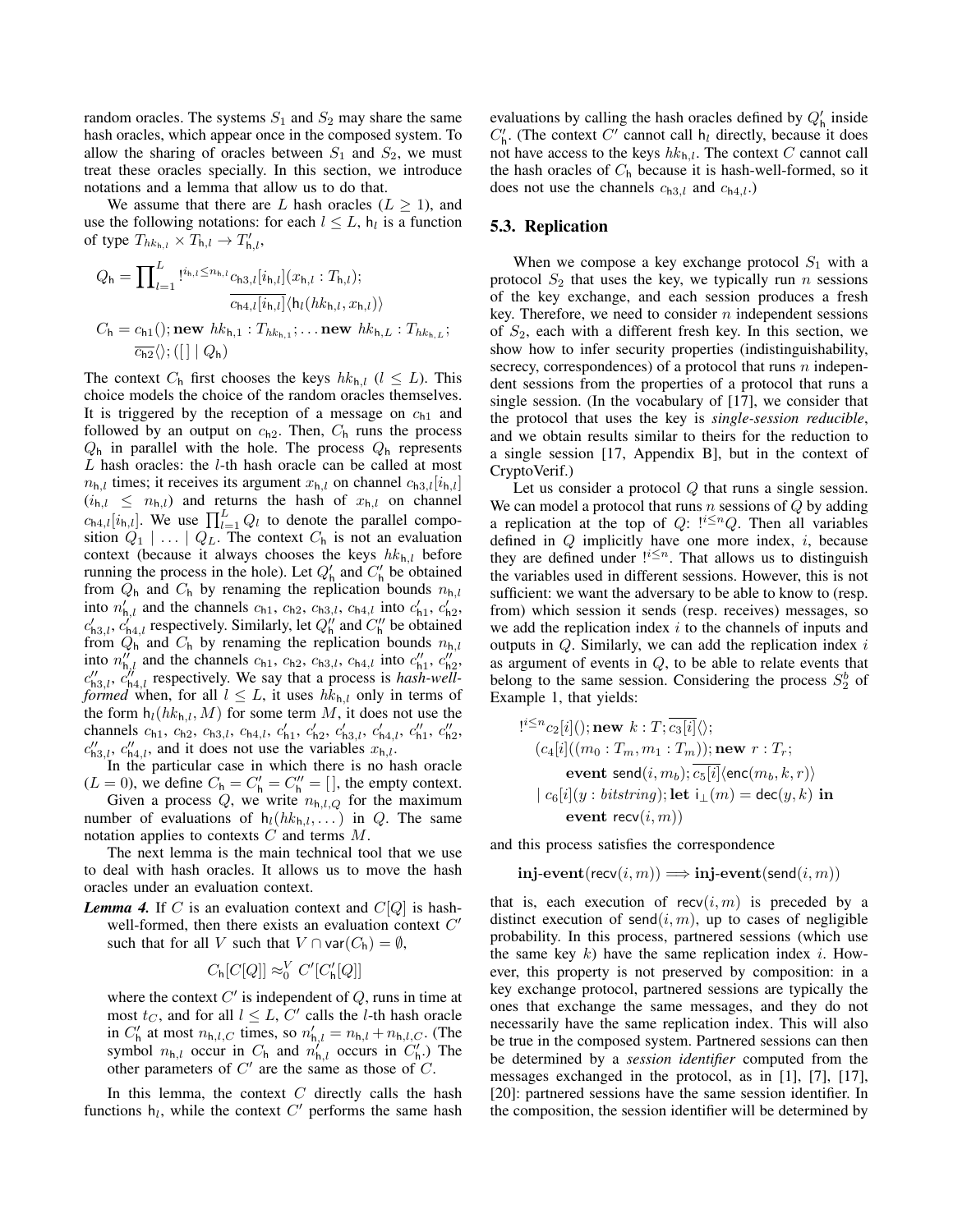the key exchange protocol. Therefore, we consider that the protocol that uses the key receives the session identifier in a variable  $x$ , as follows:

$$
\begin{aligned}\n&\overset{i\leq n}{}\!\!c_2[i](x:T_\mathsf{sid});\mathbf{new}\;k:T;\overline{c_3[i]}\langle\rangle;\\
& (c_4[i]((m_0:T_m,m_1:T_m));\mathbf{new}\;r:T_r;\\&\mathbf{event}\; \mathsf{send}(x,m_b);\overline{c_5[i]}\langle \mathsf{enc}(m_b,k,r)\rangle\\
&\mid c_6[i](y:\textit{bitsring});\mathbf{let}\; \mathsf{i}_\bot(m)=\mathsf{dec}(y,k)\;\mathbf{in}\\&\mathbf{event}\; \mathsf{recv}(x,m))\n\end{aligned}
$$

We use the session identifier  $x$  instead of the replication index  $i$  in events. The only missing ingredient in the above process is that the same session identifier should never be used twice, to avoid confusions between several sessions. The find construct allows us to verify that, by comparing  $x$  to the previously received session identifiers. This explanation leads us to the following definition:

*Definition 6.* Given a process P, and replication indices i and a variable  $x$  that do not occur in  $P$ , we write AddIdxSid( $i \leq \tilde{n}, x : T_{\text{sid}}, P$ ) for the process obtained by adding indices  $i$  at the beginning of each sequence of indices of channels in inputs and outputs and at the beginning of the indices of each variable defined in P (implicit when current replication indices are omitted), and adding variable  $x$  at the beginning of each event. Given a correspondence corr, we write  $AddSid(T_{sid},$ 

corr) for the correspondence obtained by choosing a fresh variable  $x$  of type  $T_{\text{sid}}$  and adding it at the beginning of each event in *corr*.

When Q is of the form  $Q = c($ ; P and the channels c and c' and the replication indices  $\tilde{i}$  do not occur in P, we define

AddRepISid(
$$
\tilde{i} \leq \tilde{n}, c', T_{\text{sid}}, Q) = \frac{1}{2} \tilde{r} c'[\tilde{i}](x : T_{\text{sid}});
$$
  
find  $\tilde{u} = \tilde{i}' \leq \tilde{n}$  such that defined( $x[\tilde{i}'], x'[\tilde{i}'])$   
 $\wedge x = x[\tilde{i}']$  then yield else  
let  $x' = \text{cst in AddldxSid}(\tilde{i} \leq \tilde{n}, x : T_{\text{sid}}, P)$ 

where x, x', and  $\tilde{u}$  are fresh variables.

The process AddReplSid $(\tilde{i} \leq \tilde{n}, c', T_{\text{sid}}, Q)$  is the repli-<br>reduces  $Q = c() \cdot P$  it corresponds to  $\tilde{p}$ cated version of process  $Q = c(); P$ : it corresponds to  $\tilde{n}$ copies of Q indexed by  $\tilde{i} \leq \tilde{n}$ , as shown by the replication  $!^{i \leq \widetilde{n}}$ . However, it additionally manages the session identifier and replication indices as detailed in the explanation above. The first input in AddReplSid $(\tilde{i} \leq \tilde{n}, c', T_{\text{sid}}, Q)$  receives<br>the session identifier x, the subsequent find checks that the session identifier  $x$ , the subsequent find checks that the same  $x$  is never used twice, so that there is a bijection between the value of  $x$  and the replication indices  $i$ . (When the received session identifier  $x$  is equal to a previous one  $x[i']$  with which P was run, it just executes yield, which returns control to the adversary. We record that  $P$  is run in session  $\tilde{i}$  by defining the variable  $x'[\tilde{i}]$  as a constant value cst. The find requires that  $x'[\tilde{i}']$  be defined, which means that P was run in session  $\tilde{i}'$ . In particular,  $\tilde{i}' \neq \tilde{i}$ , because  $x'[\tilde{i}]$  is not defined yet when the find is executed.) Finally, the process  $P$  that follows the input is executed,

with the appropriate additions of the replication indices  $\tilde{i}$  or the session identifier  $x$  to channels, variables, and events, as defined by AddIdxSid( $i \leq \tilde{n}, x : T_{\text{sid}}, P$ ).

Lemmas 5 and 6 below show that indistinguishability, secrecy, and correspondence properties are preserved by adding a replication. The hash oracles, when present, are left outside the replication.

- *Lemma 5.* Suppose that  $V \cap \text{var}(C'_{h}) = \emptyset$ ,  $Q = c(); P$ ,  $Q' = c($ ; P', Q and Q' are hash-well-formed and do not contain events,  $Q_1 = \text{AddRep} \text{Sid}(\tilde{i} \leq \tilde{n}, c', T_{\text{sid}}, Q)$ ,<br>and  $Q' = \text{AddRep} \text{Sid}(\tilde{i} \leq \tilde{n}, c', T_{\text{sc}}, Q')$ . If  $C'$   $[Q] \sim V$ and  $Q'_1$  = AddReplSid $(\tilde{i} \leq \tilde{n}, c', T_{\text{sid}}, Q')$ . If  $C'_{\text{h}}[Q] \approx \tilde{e}^V$ <br> $C'_{\text{h}}[Q']$  then  $C_{\text{h}}[Q] \approx \tilde{e}^V C_{\text{h}}[Q']$  where  $\tilde{e}'(C, t_{\text{h}})$  $C'_{\mathsf{h}}[Q']$ , then  $C_{\mathsf{h}}[Q_!] \approx_{p'}^V C_{\mathsf{h}}[Q'_!]$  where  $p'$  $\Pi$  $(C, t_D) =$  $\tilde{n} \times p(C', t_D)$  and the context C' runs in time at most<br>+( $\Pi \tilde{n}$  -1)  $\times$  max(to to), calls the l-th hash oracle  $t_C + (\prod_{n=1}^{\infty} \tilde{n}-1) \times \max(t_Q, t_{Q'})$ , calls the *l*-th hash oracle<br>at most  $n'_{h,l} = n_{h,l} + (\prod_{n=1}^{\infty} \tilde{n}-1) \times \max(n_{h,l,Q}, n_{h,l,Q'})$ <br>times where C calls the *l*-th hash oracle at most  $n_{h,l}$ times where C calls the l-th hash oracle at most  $n_{h,l}$ times, and the other parameters of  $C'$  are the same as those of  $C$ .
- *Lemma 6.* Suppose that  $V \cap \text{var}(C'_{h}) = \emptyset$ , Q is a hashwell-formed process, and  $Q_1$  = AddReplSid $(i \leq \tilde{n},$  $c', T_{\text{sid}}, Q$ ).
	- 1) If  $C'_{h}[Q]$  preserves the secrecy of x with public variables  $\overline{V}$  up to probability  $p$  with  $x \notin \text{var}(C'_{\mathsf{h}})$ and Q does not contain event\_abort, then  $C_{\mathsf{h}}[Q_!]$ preserves the secrecy of  $x$  with public variables  $V$ up to probability  $p'$ ; and
	- 2) if  $C'_{h}[Q]$  satisfies the correspondence *corr* with public variables V up to probability p, then  $C_h[Q_1]$ satisfies the correspondence AddSid( $T_{\text{sid}}$ , corr) with public variables V up to probability  $p'$ ;

where  $p'(C) = \prod \tilde{n} \times p(C')$  and the context C' runs<br>in time at most  $t_{\Omega} + (\prod \tilde{n} - 1)t_{\Omega}$  calls the l-th hash in time at most  $t_C + (\prod_{i=1}^{\infty} \tilde{n} - 1)t_Q$ , calls the *l*-th hash<br>oracle at most  $n' = n_{L} + (\prod_{i=1}^{\infty} \tilde{n} - 1)n_{L}$  of times where oracle at most  $n'_{h,l} = n_{h,l} + (\prod \tilde{n}-1)n_{h,l,Q}$  times where <br>*C* calls the *l*-th hash oracle at most  $n_{h,l}$  times, and the C calls the *l*-th hash oracle at most  $n_{h,l}$  times, and the other parameters of  $C'$  are the same as those of  $C$ .

*Example 2.* Letting  $S_{2!}^b = \text{AddRepIsid}(i \leq n, c_2', T_{\text{sid}}, S_2^b)$ , by Lemma 5, we obtain  $S_{2}^0 \approx_{p'_1} S_{2}^1$  and by Lemma 6,  $S_{2}^{b}$  satisfies the correspondence

 $\text{inj-event}(\text{recv}(x, m)) \Longrightarrow \text{inj-event}(\text{send}(x, m))$ 

up to probability  $p'_2$  without public variables, where  $p_1(C, t_D) = n \times p_1(C', t_D), p_2(C) = n \times p_2(C')$ , and  $\overline{C}$  runs in time at most  $t_C + (n-1) \times t_{S_2^b}$  and its other parameters are the same as those of  $C$ . (Note that  $t_{S_2^0}=t_{S_2^1}$ .)

#### 5.4. Main Composition Theorem

Finally, we obtain our main composition theorem. In this theorem, stated below and illustrated in Figure 4, the system  $S_1$  is a key exchange protocol that provides a key to two participants:  $A$  executes event  $e_A$  and stores the key in  $k_A$  and  $k'_A$ , and B executes event  $e_B$  and stores the key in  $k_B$ . The system  $S_2$  creates a fresh key, and also involves two participants: A executes  $Q_{2A}$  and B executes  $Q_{2B}$ . The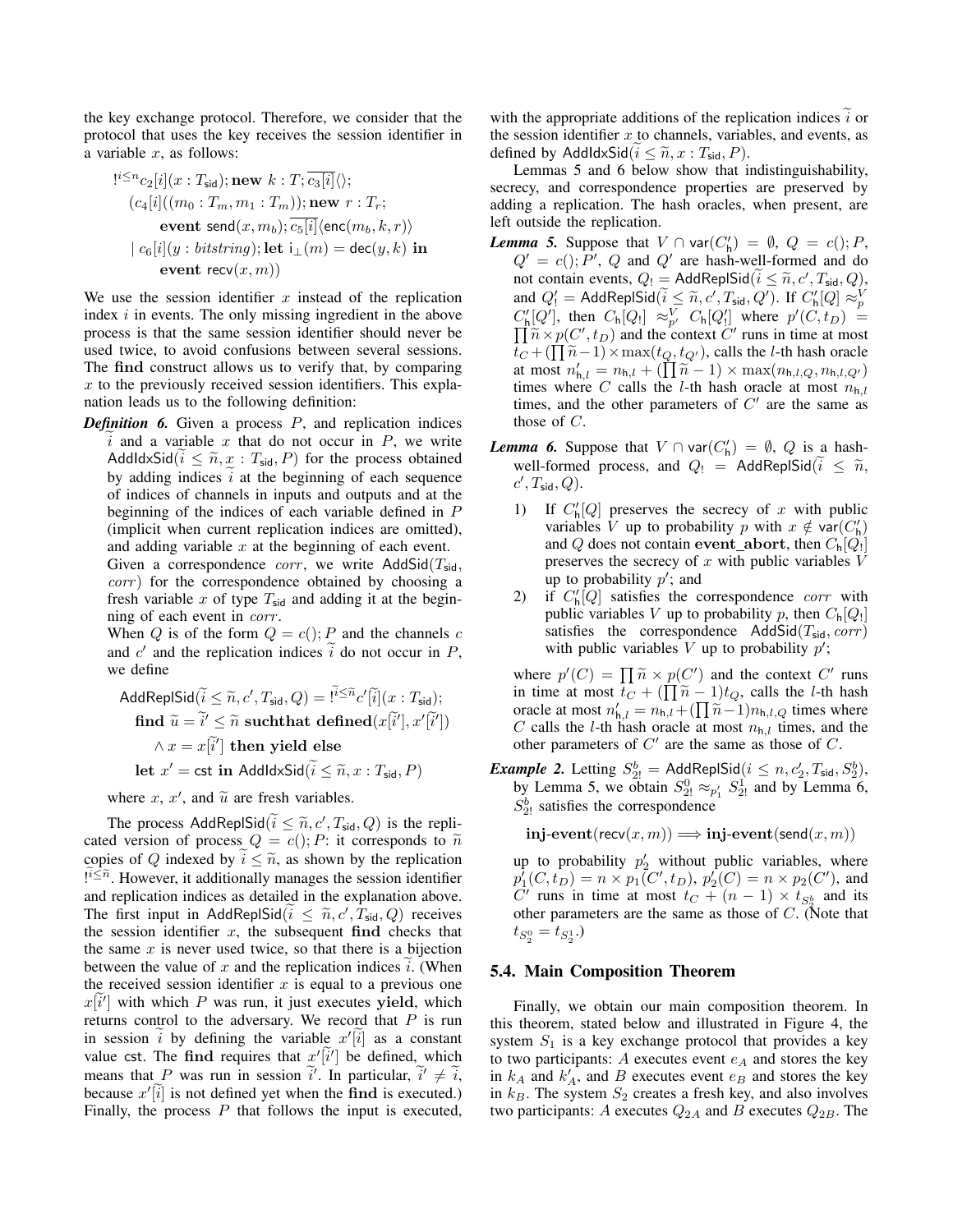

 $(S_1$  may run several sessions of A and B.)

Figure 4. Illustration of Theorem 2

composed system  $S_{composed}$  combines  $S_1$  and  $S_2$  so that A executes  $Q_{2A}$  with the key  $k_A$  and B executes  $Q_{2B}$  with the key  $k_B$ , after the key exchange  $S_1$  provides the key. These systems may share hash oracles, included in  $C_h$ ,  $C'_h$ , and  $C''_h$ . (These contexts use the same hash functions. The hash oracles are omitted in Figure 4.)

We write  $P\{M/x\}$  for the process obtained from P by substituting M for x. We denote by  $C + t_D$  a context that runs in time at most  $t_C + t_D$  and such that the other parameters of  $C + t_D$  are the same as those of C.

*Theorem 2 (Main composition theorem).* Let C be any context with two holes, with replications  $!^{i \leq \tilde{n}}$  above the first hole and  $1^{\tilde{i}' \leq \tilde{n}'}$  above the second hole and without event\_abort. Let  $Q_{1A}$  and  $Q_{1B}$  be processes without event\_abort. Let  $k, k_A, k_B$  be variables of type T. Let

$$
\begin{aligned} Q_1 &= C[\textbf{event }e_A(\text{sid}(\widetilde{msg}_A), k_A, \widetilde{i}); \textbf{let } k'_A = k_A \textbf{ in } \\ & \overline{c_A[\widetilde{i}]} \langle M_A \rangle; Q_{1A}, \\ & \textbf{event }e_B(\text{sid}(\widetilde{msg}_B), k_B); \overline{c_B[\widetilde{i}']} \langle M_B \rangle; Q_{1B}] \\ Q_2 &= c_1(); \textbf{new } k: T; \overline{c_2} \langle \rangle; (Q_{2A} \mid Q_{2B}) \\ S_1 &= C_{\mathsf{h}}[Q_1] \\ S_2 &= C'_{\mathsf{h}}[\text{AddRepIsid}(\widetilde{i} \leq \widetilde{n}, c'_1, T_{\text{sid}}, Q_2)] \end{aligned}
$$

where  $Q_1$  and  $Q_2$  are hash-well-formed;  $\widetilde{msg}_A$  is a sequence of variables defined in  $C$  above the first hole and input or output by  $C$  above the first hole or by the output  $c_A[i]\langle M_A\rangle$ ;  $\widetilde{msg}_B$  is a sequence of variables input or output by  $C$  above the second hole; sid is a function that takes a sequence of messages and returns a session identifier of type  $T_{sid}$ ; C,  $Q_{1A}$ ,  $Q_{1B}$ ,  $Q_{2A}$ , and  $Q_{2B}$ make all their inputs and outputs on pairwise distinct channels with indices the current replication indices;  $c_A, c_B, c_1, c'_1, c_2, k'_A, e_A, e_B$  do not occur elsewhere in  $S_1, S_2; S_1$  and  $S_2$  have no common variable, no common channel, and no common event;  $S_1$  and  $S_2$  do not contain newChannel; and there is no defined condition in  $Q_2$ .

Let  $Q'_{2A} = \text{AddldxSid}(\tilde{i} \leq \tilde{n}, x : T_{\text{sid}}, Q_{2A})$  and  $Q'_{2B} =$ <br>Addidy Sid $(\tilde{i}' \leq \tilde{s}'_1, x : T_{\text{si}}, Q_{\text{ol}})$ . Let  $g'_{\text{ol}}$  is the freeh AddldxSid $(\tilde{i}' \leq \tilde{n}', x : T_{sid}, Q_{2B})$ . Let  $c'_A, c'_B$  be fresh channels Let channels. Let

$$
\begin{aligned} Q_{\textit{composed}} &= \\ C[\textit{event } e_A(\textit{sid}(\widetilde{msg}_A), k_A, \widetilde{i}); \overline{c_A'[\widetilde{i}]} \langle M_A \rangle; \\ & (Q_{1A} \mid Q_{2A}' \{k_A/k, \textit{sid}(\widetilde{msg}_A)/x\}), \\ & \textbf{event } e_B(\textit{sid}(\widetilde{msg}_B), k_B); \overline{c_B'[\widetilde{i}]} \langle M_B \rangle; \\ & (Q_{1B} \mid Q_{2B}' \{k_B/k, \textit{sid}(\widetilde{msg}_B)/x\})] \\ S_{\textit{composed}} &= C''_{\textit{h}}[Q_{\textit{composed}}] \end{aligned}
$$

Let  $S_{composed}^{\circ}$  be obtained from  $S_{composed}$  by removing all events of  $S_1$ .

Let  $t_1 = t_C + \prod_{i} \widetilde{n} \times (t_{MA} + t_{Q_{1A}}) + \prod_{i} \widetilde{n}' \times (t_{M_B} + t_{Q_{1B}})$ <br>be an unper bound on the runtime of  $Q_1, t_2 = \prod_{i} \widetilde{q} \times$ be an upper bound on the runtime of  $Q_1$ ,  $t_2 = \prod \tilde{n} \times$ <br> $t_0 + \prod \tilde{n}' \times t_0$  be an upper bound on the runtime  $t_{Q_{2A}} + \prod_{i=1}^{n} \tilde{n}' \times t_{Q_{2B}}$  be an upper bound on the runtime of  $Q'_{2A}$  and  $Q'_{2B}$  in  $Q_{composed}$ ,  $n_{h,l,1} = n_{h,l,C} + \prod_{l} \widetilde{n} \times$ <br> $(n_{h,l,M} + n_{h,l,O}) + \prod_{l} \widetilde{n}' \times (n_{h,l,M} + n_{h,l,O})$  and  $(n_{h,l,M_A} + n_{h,l,Q_{1A}}) + \prod_{i} \tilde{n}' \times (n_{h,l,M_B} + n_{h,l,Q_{1B}})$ , and<br> $n_{h,l,g} = \prod_{i} \tilde{n}' \times n_{h,l,g} = + \prod_{i} \tilde{n}' \times n_{h,l,g}$  $n_{h,l,2} = \prod \widetilde{n} \times n_{h,l,Q_{2A}} + \prod \widetilde{n}' \times n_{h,l,Q_{2B}}.$ 

1) If  $S_1$  preserves the secrecy of  $k'_A$  with public variables  $V$  ( $V \subseteq \text{var}(S_1) \setminus (\{k_A, k_A^t\} \cup \text{var}(C_{\mathsf{h}})))$  up to probability  $p$  and satisfies the correspondences

$$
\text{inj-event}(e_B(sid, k)) \Longrightarrow \n\text{inj-event}(e_A(sid, k, \tilde{i})) \n\text{event}(e_A(sid, k_1, \tilde{i}_1)) \land \n\text{event}(e_A(sid, k_2, \tilde{i}_2)) \Longrightarrow \tilde{i}_1 = \tilde{i}_2
$$
\n(3)

with public variables  $V \cup \{k'_A\}$  up to probabilities  $p'$ and  $p''$  respectively, then there exists f such that, for any  $V_1 \subseteq V \cup (\text{var}(Q_2) \setminus (\{k\} \cup \text{var}(C'_{\mathsf{h}}))),$ we have  $S_{composed}^{\circ} \xrightarrow{\sim V_1, V_2} f_{,p_3}$  $f_{,p_3}^{V_1,V_2}$   $S_2$  where  $V_2 = V_1 \cap$  $\textsf{var}(Q_2);\ p_3(\overline{C_3},t_D)=p(\overline{C_3'}+t_D)+p'(C_3',t_D)+p'(C_4',t_D),$  $p''(C'_3, t_D)$  and, assuming  $C_3$  calls the *l*-th hash oracle  $n''_{h,l}$  times, the context  $C'_3$  runs in time at most  $t_{C_3} + t_2$ , calls the *l*-th hash oracle at most  $n_{h,l} = n_{h,l}'' + n_{h,l,2}$  times, and its other parameters are the same as those of  $C_3$ ;  $f(C_3)$  contains the same events as  $C_3$ , runs in time at most  $t_{C_3} + t_1$ , calls the *l*-th hash oracle at most  $n'_{h,l} = n''_{h,l} + n_{h,l,1}$ times, and its other parameters are the same as those of  $C_3$ ; if  $y \in V_2$ , then f is secrecy-preserving for  $y \mapsto (y, f_{\text{sec}})$  where  $f_{\text{sec}}(C_3)$  has the same parameters as  $f(\hat{C}_3)$ .

2) There exists an evaluation context  $C_4$  such that, for any  $V' \subseteq \text{var}(S_{composed}) \setminus (\{k'_A\} \cup \text{var}(C''_{\mathsf{h}})),$  we have  $S_{composed} \approx_0^{V'} C_4'[S_1]$  and  $C_4'$  is acceptable for  $S_1$  with public variables  $k'_A, k_B$ , contains the events of  $S_2$ , runs in time at most  $t_2$ , calls the *l*-th hash oracle at most  $n_{h,l,2}$  times, so  $n_{h,l} = n''_{h,l} +$  $n_{h,l,2}$ , and does not alter the other parameters.

Moreover,  $f$  is independent of the details of  $Q_{2A}$  and  $Q_{2B}$ : it depends only on the channels of  $Q_{2B}$ , whether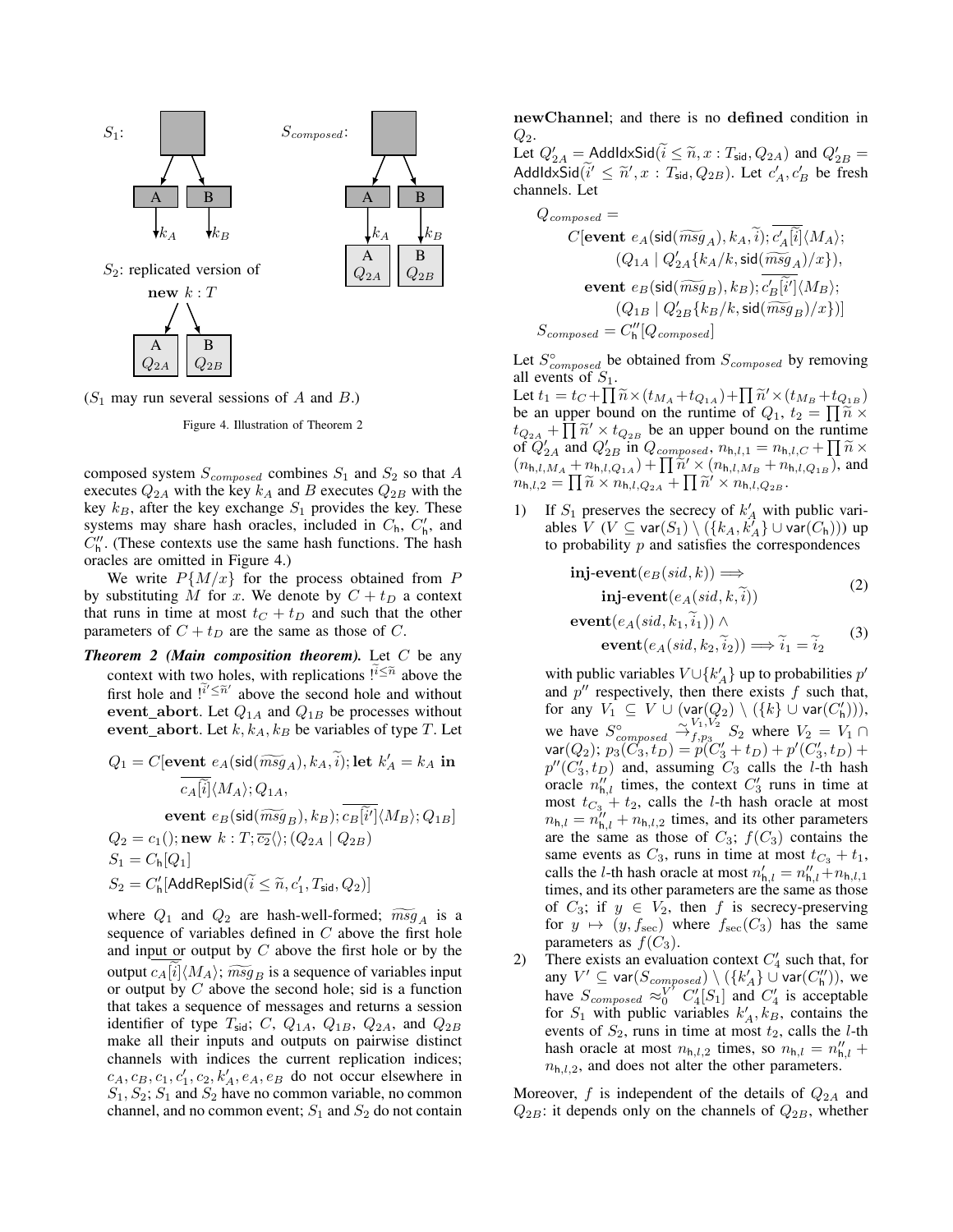

where  $m_2 = \text{enc}(\text{concat}(k_A, n), k_{lt}, r').$ 

Figure 5. A simple key exchange protocol

they are for input or for output, under which replications and with which type of data;  $C_4'$  is independent of  $Q_{1A}$ and  $Q_{1B}$ .

This theorem requires the key exchange to satisfy the following security properties. It must guarantee the secrecy of the key obtained by  $A$ ,  $k'_A$ , and injective authentication of  $A$  and  $B$ , as formalized by the correspondence (2). This correspondence means that each execution of event  $e_B(\widetilde{msg}, k)$  is preceded by a distinct execution of event  $e_A(\widetilde{msg}, k, i)$  for some i, except in cases of probability at most  $p'$ . These two properties imply secrecy of the obtained key on  $B$ 's side, since all keys that  $B$  has are also keys that A has. The correspondence (3) means that the event  $e_A$  is executed at most once for each session identifier sid, since all such executions must have the same replication indices  $i$ . It allows us to use the session identifier  $sid$  as argument x to identify the session in the system  $S_2$ . It is easy to prove in practice, both using CryptoVerif and manually: it is sufficient to notice that sid contains fresh randomness in each execution of  $e_A$ , for instance a nonce or an ephemeral public key.

The assumption that  $S_1$  and  $S_2$  do not contain newChannel guarantees that all channels are public. It is not a limitation in practice, because CryptoVerif does not support newChannel in protocol specifications; newChannel is used only in manual proofs. We require that the inputs and outputs use distinct channels with indices the current replication indices, to identify channels unambiguously. The assumption that there is no defined condition in  $Q_2$  facilitates a renumbering of variables: the variables of  $Q_{2B}$  have indices  $\tilde{i}$  in  $S_2$  but  $\tilde{i}'$  in  $S_{composed}$ .

Like Theorem 1, the first conclusion of Theorem 2 allows us to transfer security properties proved on  $S_2$  to  $S_{composed}$ , this time by relying on Section 5.1. We cannot prove indistinguishability here, because the variables of  $Q_{2B}$ are renumbered as mentioned above: since these variables may be public, the renumbering may affect the context as well. The second conclusion allows us to transfer security properties proved on  $S_1$  to  $S_{composed}$  by Lemma 1, provided they are proved with public variables including  $k'_A$  and  $k_B$ , since  $C'_4$  uses  $k'_A$  and  $k_B$ .

In our TLS case study, we apply this theorem to perform most compositions: the handshakes with the record protocol, using a traffic secret as common key, as well as the handshake with pre-shared key with itself and the initial handshake with the handshake with pre-shared key, using the pre-shared key as common key. However, this theorem does not apply for the client early traffic secret *cets*, because of the possibility of replays. (Theorem 3 deals with this case.) The next example illustrates the theorem on a simpler case.

*Example 3.* Let us suppose that there are no hash oracles and consider the following very simple key exchange protocol, also shown in Figure 5:

$$
S_1 = c_7();
$$
 **new**  $k_{lt} : T; \overline{c_8} \langle \rangle;$   
\n
$$
((\mathbf{I}^{i_A \le n_A} c_9[i_A](n : T_{nonce}); \mathbf{new} \ k_A : T; \mathbf{new} \ r' : T_r;
$$
  
\n**let**  $m_2 = \mathbf{enc}(\mathbf{concat}(k_A, n), k_{lt}, r')$  **in**  
\n**event**  $e_A((n, m_2), k_A, i_A);$ **let**  $k'_A = k_A$  **in**  
\n $\overline{c_A[i_A]} \langle m_2 \rangle)$   
\n|  
\n
$$
(\mathbf{I}^{i_B \le n_B} c_{10}[i_B])(; \mathbf{new} \ n : T_{nonce}; \overline{c_{11}[i_B]} \langle n \rangle;
$$
  
\n $c_{12}[i_B](m_2 : bitstring);$   
\n**let**  $i_{\perp}(\text{concat}(k_B, = n)) = \text{dec}(m_2, k_{lt}) \ \mathbf{in}$   
\n**event**  $e_B((n, m_2), k_B); \overline{c_B[i_B]} \langle \rangle))$ 

After an input on channel  $c_7$ , this process generates a long-term key  $k_{lt}$  shared between A and B, returns control to the adversary by outputting on channel  $c_8$ , and runs the participants  $A$  and  $B$  in parallel. The participant B (at the bottom) is run at most  $n_B$  times. It waits for an input on channel  $c_{10}[i_B]$ , generates a fresh nonce n and sends it to A on channel  $c_{11}[i_B]$ . If the session runs normally, the adversary forwards this nonce to channel  $c_9[i_A]$  for some  $i_A$ , so that A receives it, generates a fresh key  $k_A$ , and computes the message  $m_2$  that is the encryption of  $k_A$  and n under  $k_{lt}$ . (The function concat is concatenation.) Then, A executes the event  $e_A$  to record that it accepts the key  $k_A$ , in a session of session identifier  $(n, m<sub>2</sub>)$ . (In this example, the function sid is the pair.) It stores  $k_A$  in  $k'_A$  and sends message  $m_2$  on channel  $c_A[i_A]$ . If the session runs normally, the adversary forwards this message to channel  $c_{12}[i_B]$ , so that  $B$  receives it, decrypts it, and in case of success, executes event  $e_B$  to record that it terminates with key  $k_B = k_A$ , in a session of session identifier  $(n, m_2)$ .

Assuming that (enc, dec) is an authenticated encryption scheme, CryptoVerif shows that  $S_1$  preserves the secrecy of  $k'_A$  up to probability p and satisfies (2) and (3) with public variables  $k'_A$ ,  $k_B$  up to probabilities  $p'$  and  $p''$  respectively, which depend on the probability of breaking the encryption scheme.

We compose  $S_1$  with the system  $S_{2}^b$  of Example 2. The syntactic assumptions are easy to check, and the composed system is

 $\mathbf{r}$ 

$$
S_{composed}^{b} = c_{7}(); \text{new } k_{lt}: T; \overline{c_{8}}\langle);
$$
  
\n
$$
((\mathbf{I}^{i_{A} \le n_{A}} c_{9}[i_{A}](n : T_{nonce}); \text{new } k_{A} : T; \text{new } r' : T_{r};
$$
  
\nlet  $m_{2} = \text{enc}(\text{concat}(k_{A}, n), k_{lt}, r')$  in  
\nevent  $e_{A}((n, m_{2}), k_{A}, i_{A}); \overline{c'_{A}[i_{A}]} \langle m_{2} \rangle;$   
\n $c_{4}[i_{A}]((m_{0} : T_{m}, m_{1} : T_{m})); \text{new } r : T_{r};$   
\nevent send $((n, m_{2}), m_{b}); \overline{c_{5}[i_{A}]} \langle \text{enc}(m_{b}, k_{A}, r) \rangle)$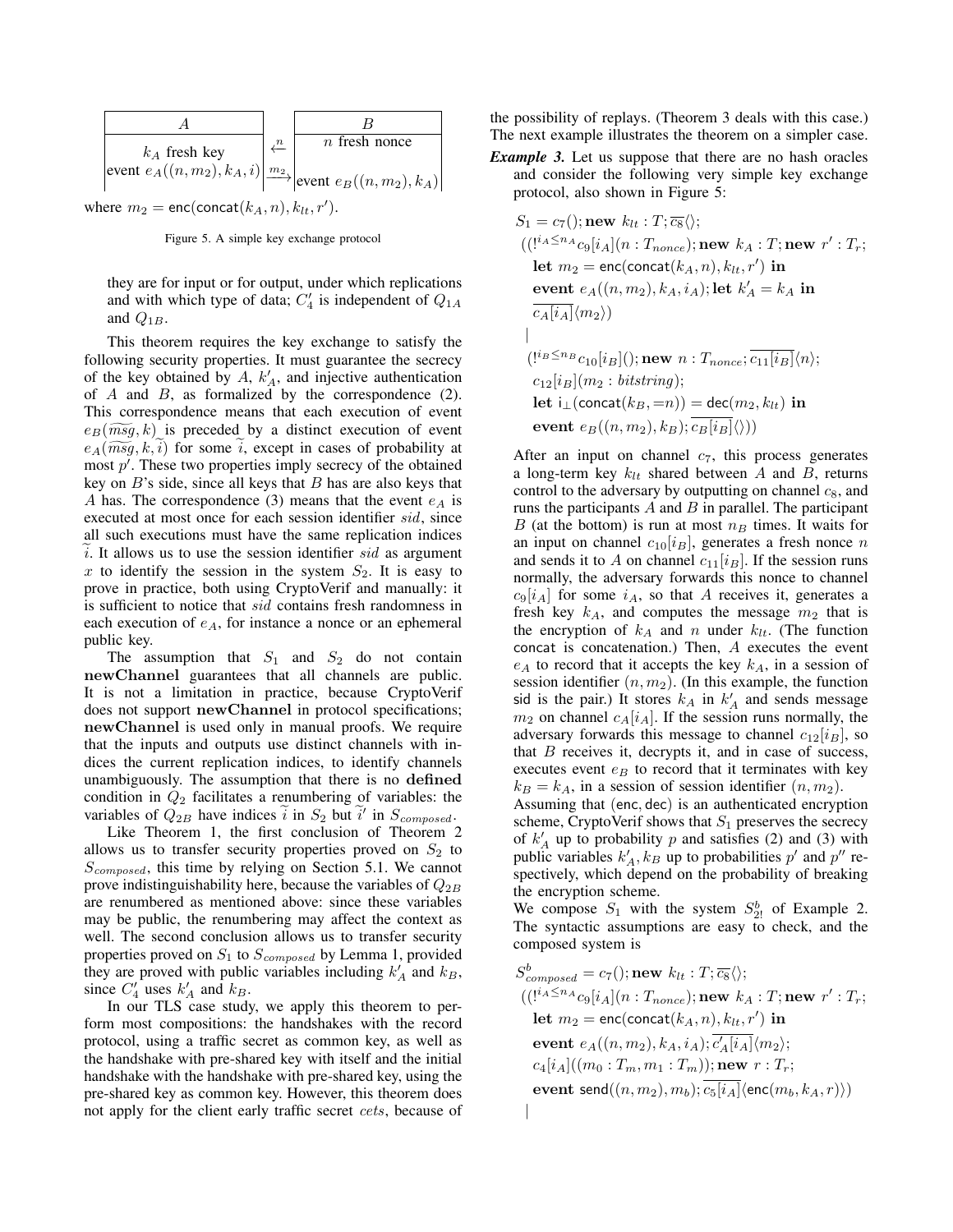$$
(\begin{aligned}\n(\begin{matrix} {}^{1}B \leq n_B & c_{10}[i_B]( \cdot ) \text{; new } n : T_{nonce}; \overline{c_{11}[i_B]} \langle n \rangle \\ {}^{c_{12}[i_B]}(m_2 : \text{bitstring}); \end{matrix} \\
\text{let } \mathbf{i}_{\perp}(\text{concat}(k_B, = n)) = \text{dec}(m_2, k_{lt}) \text{ in} \\
\text{event } e_B((n, m_2), k_B); \overline{c'_B[i_B]} \langle \rangle; \\
c_6[i_B](y : \text{bitstring}); \text{let } m = \text{dec}(y, k_B) \text{ in} \\
\text{event } \text{recv}((n, m_2), m)))\n\end{aligned}
$$

The composed protocol runs the key exchange as before, then it sends  $m_b$  encrypted, as in  $S_2$ . However, in A, it executes event send with session identifier  $(n, m<sub>2</sub>)$ and encrypts with key  $k_A$ . In B, it executes event recv with session identifier  $(n, m_2)$  and decrypts with key  $k_B$ . These values are provided by the key exchange protocol. (The processes  $Q_{1A}$  and  $Q_{1B}$  are the process 0 that does nothing, so we simply omit them.)

Let  $S_{composed}^{b,\circ}$  be obtained from  $S_{composed}^{b}$  by removing events  $e_A$  and  $e_B$ . Let  $t_1 = t_2 = n_A t_{\text{enc}} + n_B t_{\text{dec}}$ . By Theorem 2, item 1), for  $b \in \{0,1\}$ , there exists f such that  $S_{composed}^{b,\circ} \rightarrow f,p$  $f_{,p_3}^{v,v}$   $S_{2!}^b$  where  $p_3(C_3,t_D)$  =  $p(C_3' + t_D) + p'(C_3', t_D) + p''(C_3', t_D), C_3'$  runs in time at most  $t_{C_3} + t_2$ ,  $f(C_3)$  runs in time at most  $t_{C_3} + t_1$ , and their other parameters are the same as those of  $C_3$ . Since  $f$  does not depend on the details of  $S_2^b$ , f does not depend on b. Since  $S_{2!}^0 \approx_{p'_1} S_{2!}^1$ , by Lemma 2,  $S_{composed}^{0,0} \approx_{p_4} S_{composed}^{1,0}$  where  $p_4(C, t_D) =$  $2p_3(C, t_D) + p'_1(f(C), t_D)$ . Since  $S_{2!}^b$  satisfies (1) up to probability  $p'_2$ , by Lemma 3,  $S_{composed}^{b,\circ}$  satisfies (1) up to probability  $p_5(C) = p_3(C, t_{corr}) + p'_2(f(C))$ , and so  $\mathrm{does}\; S_{composed}^b.$ 

By Theorem 2, item 2), there exist evaluation contexts  $C_4^{lb}$  such that  $S_{composed}^b \approx_0 C_4^{lb} [S_1]$  and  $C_4^{lb}$  is acceptable for  $S_1$  with public variables  $k'_A$ ,  $k_B$ , runs in time at most  $t_2$ , and does not alter the other parameters. Since  $S_1$  satisfies (2) and (3) with public variables  $k'_A$ ,  $k_B$  up to probabilities  $p'$  and  $p''$  respectively, by Lemma 1,  $C_4^{\prime b}$ [S<sub>1</sub>] and  $S_{composed}^b$  satisfy (2) and (3) up to probabilities  $p'_1(C) = p'(C[C_4''])$  and  $p''_1(C) = p''(C[C_4''])$ respectively. Therefore, we transferred security properties from  $S_1$  and  $S_2^b$  to the composed system.

The properties required on  $S_1$  are closely related to the security of a key exchange protocol as defined in CryptoVerif [11]. As in [11], we require secrecy of the key obtained by A and injective authentication of A to B (2). The security of a key exchange includes mutual authentication, which is not needed for the composition. The correspondence (3) does not appear in [11]. Combined with (2), it implies that sessions that share the same session identifier have the same key:

$$
\begin{aligned} \textbf{event}(e_A(sid, k_A, \tilde{i}_1)) \wedge \\ \textbf{event}(e_B(sid, k_B)) &\Longrightarrow k_A = k_B \end{aligned} \tag{4}
$$

a property included in the definition of a key exchange in CryptoVerif [11]. Indeed, if  $e_A(sid, k_A, i_1)$  and  $e_B(sid, k_B)$ are executed, then  $e_A(sid_k k_B, i_2)$  is also executed for some  $i_2$  by (2), which implies  $i_1 = i_2$  by (3), so the two events  $e_A(sid, k_A, \tilde{i}_1)$  and  $e_A(sid, k_B, \tilde{i}_2)$  are actually the same event, so  $k_A = k_B$ . The converse is not true in general, because (2) and (4) put no constraints in case event  $e_B$  is not executed with the considered session identifier.

These properties are also closely related to the properties used in previous composition results [17], [28], [30]. These results require key secrecy, as well as partnering or match security, which provides guarantees similar to  $(2)$  and  $(3)$ . In particular, [17], [30] require a public session matching algorithm, that is, the adversary knows which sessions are partnered. We also have this property: sessions are partnered when they have the same session identifier, and the session identifier is computed from public messages  $\widetilde{msg}_A$  and  $\widetilde{msg}_B$  by the function sid. This property is relaxed in [28]: they allow to use keys of early stages (which are virtually revealed) in the session matching. In TLS 1.3, the handshake is encrypted, and the session matching should be done on the plaintext, so the handshake keys are indeed needed for the session matching. In the model we consider, instead of encrypting the handshake, the handshake keys are given to the adversary, so that it can encrypt and decrypt messages. The session matching can then be done with public data. We do not establish any security property that would rely on the encryption of the handshake.

However, the required properties still differ from [17], [28], [30] in their presentation. We make explicit the distinction between the two participants of the protocol, and (3) requires that A executes at most one session with a given session identifier. By  $(2)$ , we obtain that B also executes at most one session with a given identifier. In contrast, [17], [28], [30] require that there are at most two sessions with the same identifier, without distinguishing  $A$  and  $B$ . The correspondence (2) guarantees that these two sessions have the same key, which is also required by [17], [28], [30].

Our definition of the key exchange protocol  $S_1$  allows much flexibility:

- In contrast to  $[17]$ ,  $[28]$ ,  $[30]$ , we do not assume that the key exchange protocol is a public-key protocol. In TLS 1.3, the handshake with pre-shared key indeed relies on a shared key, and may not need a long-term public key.
- We encode "corrupt" queries, used to corrupt longterm keys, for instance to model forward secrecy, inside the context C. That allows us to deal with protocols that satisfy forward secrecy or not, without explicit distinction, in contrast to what [17], [28], [30] do. That also allows us to support keys that are forward secret only from a certain stage, as well as temporary keys, used in several sessions but not leaked by "corrupt" queries because their lifetime is short, as in the multi-stage framework of [28], [30].
- As in [28], [30], the key exchange may continue running after accepting a key: it may send messages  $M_A$  and  $M_B$  and execute  $Q_{1A}$  and  $Q_{1B}$ . We allow composition with keys that are established before the last key exchange message, provided they are not used in the key exchange protocol. However, we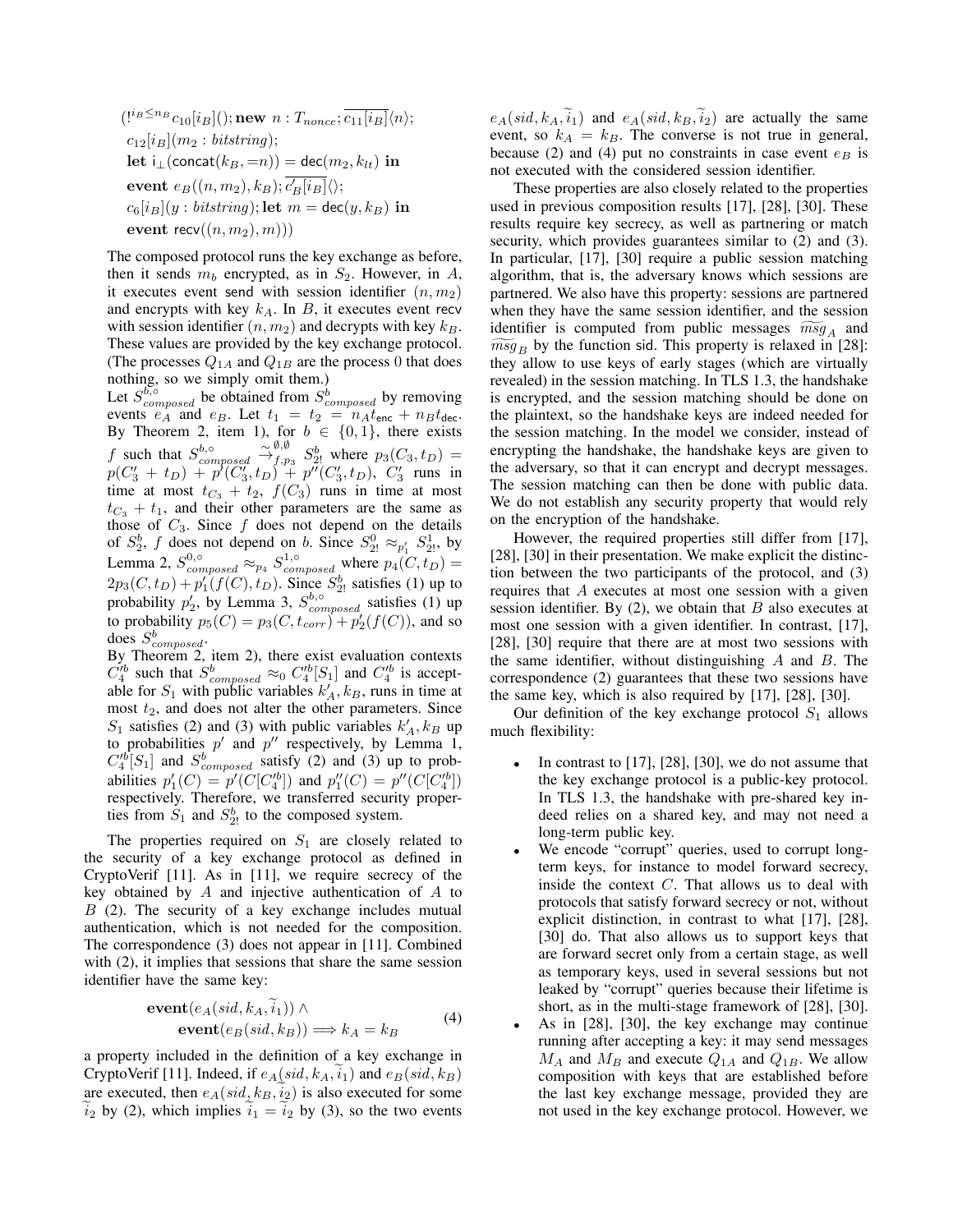cannot perform test queries on a stage- $i$  key and still use it in the key exchange protocol; while [28], [30] allow that, they do not allow composition for such keys. (In their vocabulary, these keys are not *final*.)

- As in [28], the communication partner does not need to be known at the start of the protocol.
- Finally, we support key exchange protocols that guarantee mutual authentication, unilateral authentication, or no authentication, as [28], [30]. This point may seem counter-intuitive, since (2) requires unilateral authentication. However, the security properties are obviously proved only when the partner is honest. Therefore, the system  $S_1$  executes the events  $e_A$ ,  $e_B$  and stores the key in  $k'_A$  only when the partner is honest. (That can be tested using find when the partner is not authenticated.) Then, the correspondence (2) holds, and we can apply Theorem 2. When the partner is dishonest, we simply leak the key. Since no security property is desired in this case, we can trivially compose with any protocol that uses this key. This situation appears in TLS, when the client is not authenticated. In this case, the server considers that its partner is honest when the Diffie-Hellman share it receives has been sent by the honest client. This condition replaces client authentication and allows CryptoVerif to prove (2).

#### 5.5. Non-injective Variant

The next theorem is a variant of Theorem 2 with noninjective authentication. In this case, the process  $Q_{2B}$  may be executed several times for each key. Previous work [17], [28], [30] did not consider this case.

*Theorem 3 (Non-injective variant).* The conclusion of Theorem 2 still holds with the following changes in the hypotheses:  $Q_2 = c_1(i)$ ; new  $k : T; \overline{c_2}\langle \rangle$ ;  $(Q_{2A} |$  $\mathbb{P}^{i'\leq\widetilde{n}'}Q_{2B}), \ Q'_{2B}\ =\ \mathsf{AddldxStd}(\emptyset\ \leq\ \emptyset, x\ :\ T_{\mathsf{sid}},Q_{2B})$ where the notation  $\emptyset$  designates the empty sequence, and the correspondence

 $event(e_B(sid, k)) \Longrightarrow event(e_A(sid, k, \tilde{i}))$  (5)

instead of (2).

In the theorem above, the system  $S_1$  satisfies noninjective authentication: the correspondence (5) means that for each execution of  $e_B(sid, k)$ , there is an execution of  $e_A(sid, k, i)$ . However, event  $e_B(sid, k)$  can be executed several times for each execution of  $e_A(sid, k, \tilde{i})$ . To compensate for that, the process  $Q_{2B}$  in  $Q_2$ , inside the system  $S_2$ , is replicated: it is under the replication  $\tilde{i}' \leq \tilde{n}'$ , with the same indices as those above  $e_B$ , so that it can also be executed several times for each shared key  $k$ . In the construction of the composed system, in  $Q'_{2B}$ , we do not need to add replication indices to  $Q_{2B}$ , since  $Q_{2B}$  already contains the replication indices  $\tilde{i}' \leq \tilde{n}'$ , because  $Q_{2B}$  is under the replication  $\tilde{i}' \tilde{i}' \leq \tilde{n}'$ . Hence, the construction of  $O'$ under the replication  $\left| \tilde{i}' \leq \tilde{n}' \right|$ . Hence, the construction of  $Q'_{2B}$ from  $Q_{2B}$  just adds the session identifier x.

In our TLS case study, we use this theorem to compose the handshake with pre-shared key with the record protocol using the client early traffic secret cets as common key. This theorem is needed because, in case ClientHello messages are replayed, several sessions of the server may obtain the same client early traffic secret, so the handshake does not guarantee injective authentication.

# 6. Extension to Tables

CryptoVerif also supports tables. Tables are lists of tuples shared between all honest participants of the protocol. The construct insert  $Tbl(M_1, \ldots, M_n); P$  inserts element  $(M_1, \ldots, M_n)$  in table Tbl, then runs P. The construct get  $Tbl(x_1,\ldots,x_l)$  such that  $M$  in  $P$  else  $P'$  tries to retrieve an element  $(x_1, \ldots, x_l)$  in the table Tbl such that M is true. When such an element is found, it executes P with  $(x_1, \ldots,$  $x_l$ ) bound to that element. When no such element is found, it executes P'. Equality tests =  $M_i$  are also allowed instead of variables  $x_i$ ; in this case, the table element must contain the value of  $M_i$  at the *i*-th position.

The definition of AddIdxSid( $i \leq \tilde{n}, x : T_{\text{sid}}, P$ ) (Definition 6) is extended to tables by adding variable  $x$  at the beginning of each insertion in a table, and adding the test  $= x$  at the beginning of each get in a table.

Theorems 1 and 2 require that  $S_1$  and  $S_2$  have no common table. In Theorem 2, the assumption that there is no defined condition in  $Q_2$  is not a strong limitation since most usages of find with defined conditions can also be encoded using tables, and tables are allowed.

## 7. Application to TLS 1.3

In this section, we sketch the application of our composition theorems in order to compose the protocol pieces of TLS 1.3 as outlined in Figure 1. More details are given in [15, Appendix B]. The composition theorems are generally easy to apply: their assumptions are either proved by CryptoVerif or syntactic and easy to verify, and the composed protocol is syntactically built from the two pieces that we compose. The TLS case study still presents two additional difficulties:

- We compose protocols recursively an arbitrary number of times, in case there are successive handshakes with pre-shared keys or key updates in the record protocol, so we perform proofs by induction.
- The secrecy of payload messages is expressed by the secrecy of a bit b in a process that sends message  $m_b$ encrypted. We translate that into an indistinguishability between the process that sends  $m_0$  and the one that sends  $m_1$  (as  $S_2^0 \approx_{p_1} S_2^1$  in Example 1). Then we perform compositions on these two processes and combine the obtained results in order to prove secrecy of messages for composed processes.

The length of the composition proof is mostly due to the number of compositions that we perform between the various protocol pieces and the number of properties that we prove about these protocols.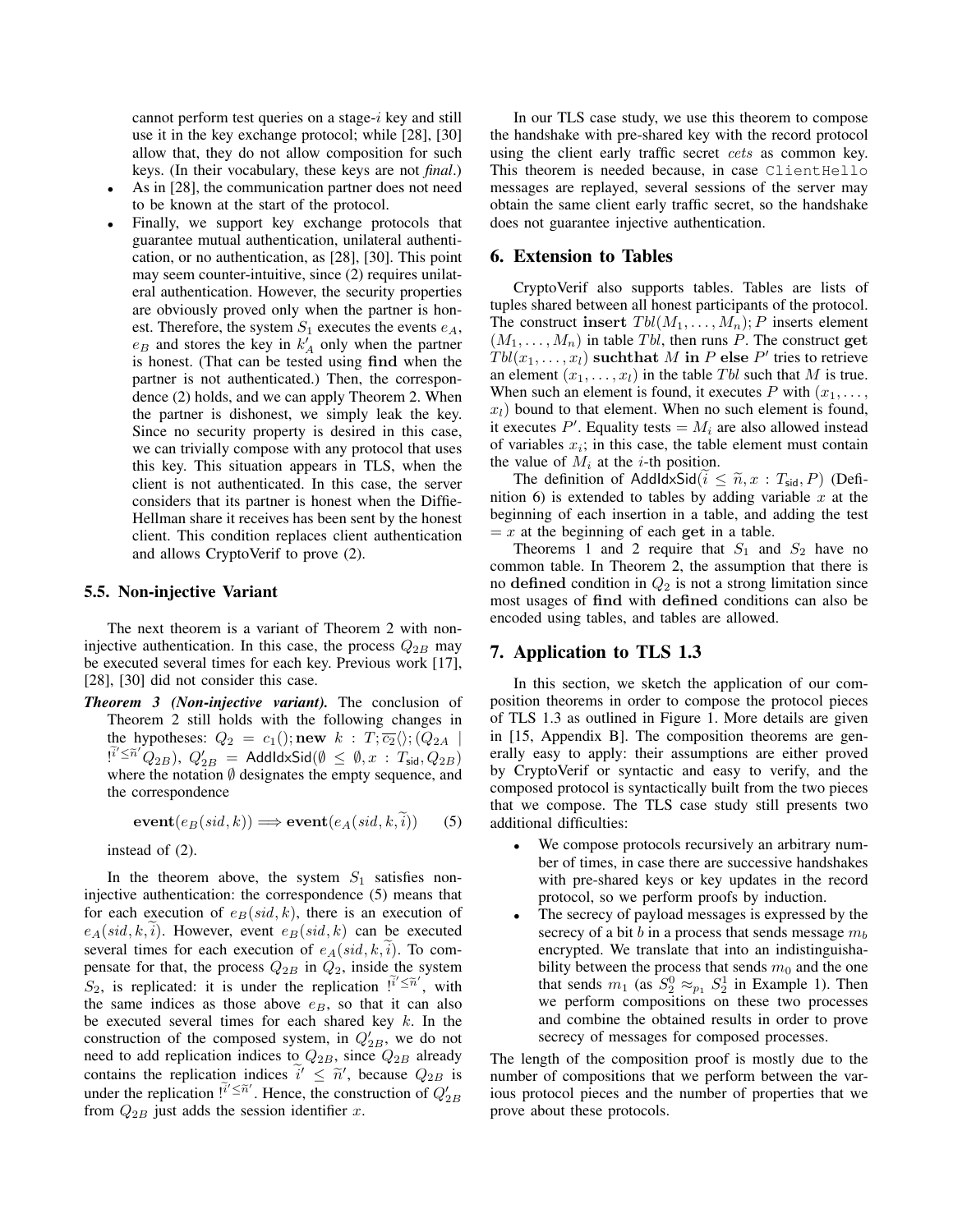In the composition, we first compose the record protocol with itself recursively by Theorem 1, using the secrecy of the updated traffic secret, to show that the security properties of the record protocol are preserved by key updates. We obtain a model of the record protocol that performs at most  $m$  key updates, for any  $m$ . We perform similar compositions for the 0-RTT variants. We put these protocols under replication by Lemmas 5 and 6, to model several sessions of the record protocol with independent traffic secrets.

Second, we compose the handshake with pre-shared key with the record protocol, using secret keys *cats* and *sats*, by Theorem 2. We also compose them with secret key cets, using Theorem 3 and the first 0-RTT variant of the record protocol, mentioned in Section 3, when the ClientHello message is unaltered, and using the theorem shown in [15, Appendix A.12] by lack of space and the second 0-RTT variant when the ClientHello message is altered. We also compose the obtained process with itself recursively, using the resumption secret *resumption\_secret* as pre-shared key in the next handshake, by Theorem 2, and put it under replication by Lemmas 5 and 6. These compositions yield processes that perform at most l successive handshakes with pre-shared key and  $m$  key updates.

Third, we compose the initial handshake with the record protocol, using secret keys cats and sats, by Theorem 2. We also compose the initial handshake with the process that runs handshakes with pre-shared key, using the resumption secret resumption\_secret as pre-shared key, by Theorem 2.

In all these compositions, CryptoVerif proves all secrecy and correspondence properties required by the theorems. The composed protocol inherits security properties from the components we compose. Therefore, these compositions allow us to infer security properties of the TLS protocol from properties of the handshakes and the record protocol. In particular, we obtain message secrecy, message forward secrecy (with respect to the compromise of long-term client and server keys), and injective message authentication for non-0-RTT application messages in both directions. For 0- RTT messages, since the handshake does not prevent replays for cets, we obtain non-injective authentication instead of the injective one. The correspondence properties of the handshakes are inherited by the composition and we also obtain secrecy of the exported master secrets ems provided by the various handshakes.

# 8. Conclusion

This paper presents several composition theorems, to compose a protocol that provides a key (e.g., a key exchange protocol) with a protocol that uses this key. These theorems rely on the computational model of cryptography. They are expressed in the framework of the tool CryptoVerif, so they are easily applicable when each protocol to compose is proved secure by CryptoVerif. They provide great flexibility. In particular, they allow the composed protocols to share hash oracles, and they support non-injective as well as injective authentication.

We apply these theorems to TLS 1.3. This is an important case study, which illustrates well the power of our results. It allows us to prove security for any number of successive handshakes and key updates, a result that would be out of scope of CryptoVerif without composition, because this tool does not support loops. However, our theorems are of much more general interest, and we expect them to be applied to other protocols in the future. For instance, they apply as soon as a key exchange protocol provides a key to a cleanly separated transport protocol, a situation desirable in the design of many protocols.

Our results are specific to the CryptoVerif tool. We see no obstacle to recasting them in the framework of other tools that perform proofs in the computational model, such as EasyCrypt [5], [6]. However, although the general approach would be the same, a lot of our work would probably have to be redone to adapt the result to the language and formalism of each new tool. The assumptions of our theorems are either proved by CryptoVerif or syntactic and easy to verify. If desired, it would not be difficult to automate their verification and the application of the theorems in CryptoVerif. However, automating the application to TLS 1.3 would be more complicated, due to the additional difficulties mentioned at the beginning of Section 7. An interesting future work would also be to prove composition results with a key exchange protocol that already uses the key, for instance for key confirmation, in the line of [16].

Acknowledgements. This work was partly supported by ANR TECAP (decision number ANR-17-CE39-0004-03) and H2020 NEXTLEAP.

#### References

- [1] M. Abdalla, P.-A. Fouque, and D. Pointcheval, "Password-based authenticated key exchange in the three-party setting," *IEE Proceedings Information Security*, vol. 153, no. 1, pp. 27–39, Mar. 2006.
- [2] M. Arapinis, V. Cheval, and S. Delaune, "Verifying privacy-type properties in a modular way," in *25th IEEE Computer Security Foundations Symposium (CSF'12)*. IEEE Computer Society Press, Jun. 2012, pp. 95–109.
- [3] ——, "Composing security protocols: from confidentiality to privacy," in *4th International Conference on Principles of Security and Trust*, ser. Lecture Notes in Computer Science, R. Focardi and A. Myers, Eds., vol. 9036. Springer, Apr. 2015, pp. 324–343.
- [4] G. Barthe, J. M. Crespo, Y. Lakhnech, and B. Schmidt, "Mind the gap: Modular machine-checked proofs of one-round key exchange protocols," in *Advances in Cryptology – EUROCRYPT 2015*, ser. Lecture Notes in Computer Science, E. Oswald and M. Fischlin, Eds., vol. 9057. Springer, Apr. 2015, pp. 689–718.
- [5] G. Barthe, F. Dupressoir, B. Grégoire, C. Kunz, B. Schmidt, and P.-Y. Strub, "EasyCrypt: A tutorial," in *Foundations of Security Analysis and Design VII*, ser. Lecture Notes in Computer Science, A. Aldini, J. Lopez, and F. Martinelli, Eds. Springer, 2014, vol. 8604, pp. 146–166.
- [6] G. Barthe, B. Grégoire, S. Heraud, and S. Z. Béguelin, "Computeraided security proofs for the working cryptographer," in *Advances in Cryptology – CRYPTO 2011*, ser. Lecture Notes in Computer Science, P. Rogaway, Ed., vol. 6841. Springer, Aug. 2011, pp. 71–90.